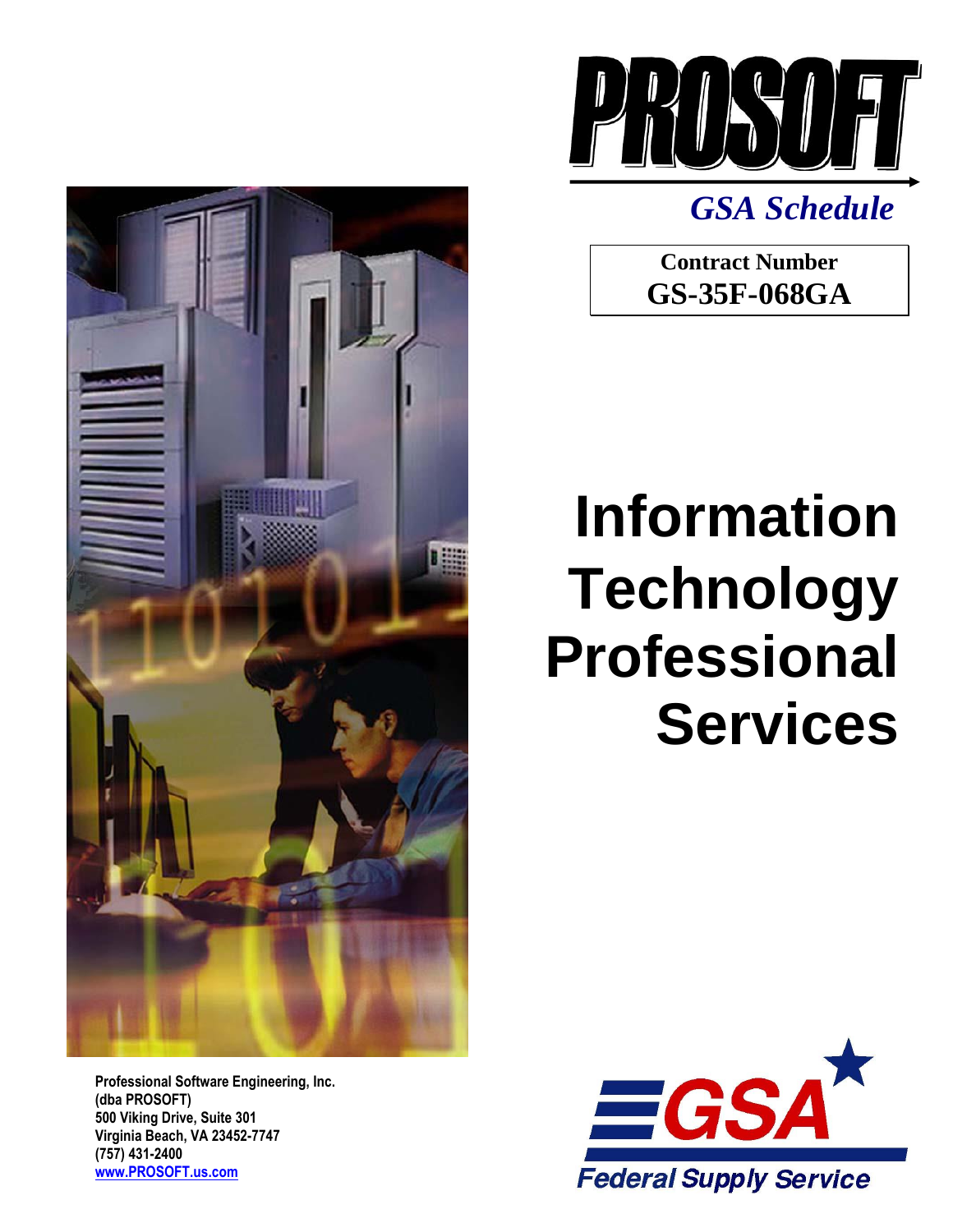### **AUTHORIZED FEDERAL SUPPLY SERVICE INFORMATION TECHNOLOGY SCHEDULE PRICELIST GENERAL PURPOSE COMMERCIAL INFORMATION TECHNOLOGY EQUIPMENT, SOFTWARE AND SERVICES**

Special Item No. 54151S Information Technology Professional Services

### **SIN 54151S - INFORMATION TECHNOLOGY (IT) PROFESSIONAL SERVICES**

FPDS Code D301 IT Facility Operation and Maintenance FPDS Code D302 IT Systems Development Services FPDS Code D306 IT Systems Analysis Services FPDS Code D307 Automated Information Systems Design and Integration Services FPDS Code D308 Programming Services FPDS Code D310 IT Backup and Security Services FPDS Code D311 IT Data Conversion Services FPDS Code D313 Computer Aided Design/Computer Aided Manufacturing (CAD/CAM) Services FPDS Code D316 IT Network Management Services FPDS Code D317 Automated News Services, Data Services, or Other Information Services FPDS Code D399 Other Information Technology Services, Not Elsewhere Classified

Note 1: All non-professional labor categories must be incidental to and used solely to support hardware, software and/or professional services, and cannot be purchased separately.

Note 2: Offerors and Agencies are advised that the Group 70 – Information Technology Schedule is NOT to be used as a means to procure services which properly fall under the Brooks Act. These services include, but are not limited to, architectural, engineering, mapping, cartographic production, remote sensing, geographic information systems, and related services. FAR 36.6 distinguishes between mapping services of an A/E nature and mapping services which are not connected nor incidental to the traditionally accepted A/E services.

Note 3: This solicitation is not intended to solicit for the reselling of IT Professional Services, except for the provision of implementation, maintenance, integration, or training services in direct support of a product. Under such circumstances the services must be performed by the publisher or manufacturer or one of their authorized agents.

> **Professional Software Engineering, Inc. (dba PROSOFT) 500 Viking Drive, Suite 301 Virginia Beach, Virginia 23452-7747 757-431-2400 / 800-92[4-1091](file://///Prosoft-vb-03/GSA%20Schedule/www.PROSOFT-eng.com)** [www.prosoft.us.com](http://www.prosoft.us.com/)

Contract Number: **GS-35F-068GA**

Initial Period Covered by Contract: November 14, 2016 through November 13, 2021. Three 5-year extensions extend performance to November 13, 2036. Award of the first 5-year option extends the contract to November 13, 2026.

> General Services Administration Federal Supply Service

Pricelist current through Award of the first option (ending November 13, 2026), pursuant to Modification P00006 dated 11/14/2021, and most recent modification P00007 dated 10/26/2021.

Products and ordering information in this Authorized FSS Information Technology Schedule Pricelist are also available on the GSA Advantage! System. Agencies can browse GSA Advantage! by accessing the following link:. [https://www.gsaadvantage.gov/advgsa/advantage/main/start\\_page.do](https://www.gsaadvantage.gov/advgsa/advantage/main/start_page.do)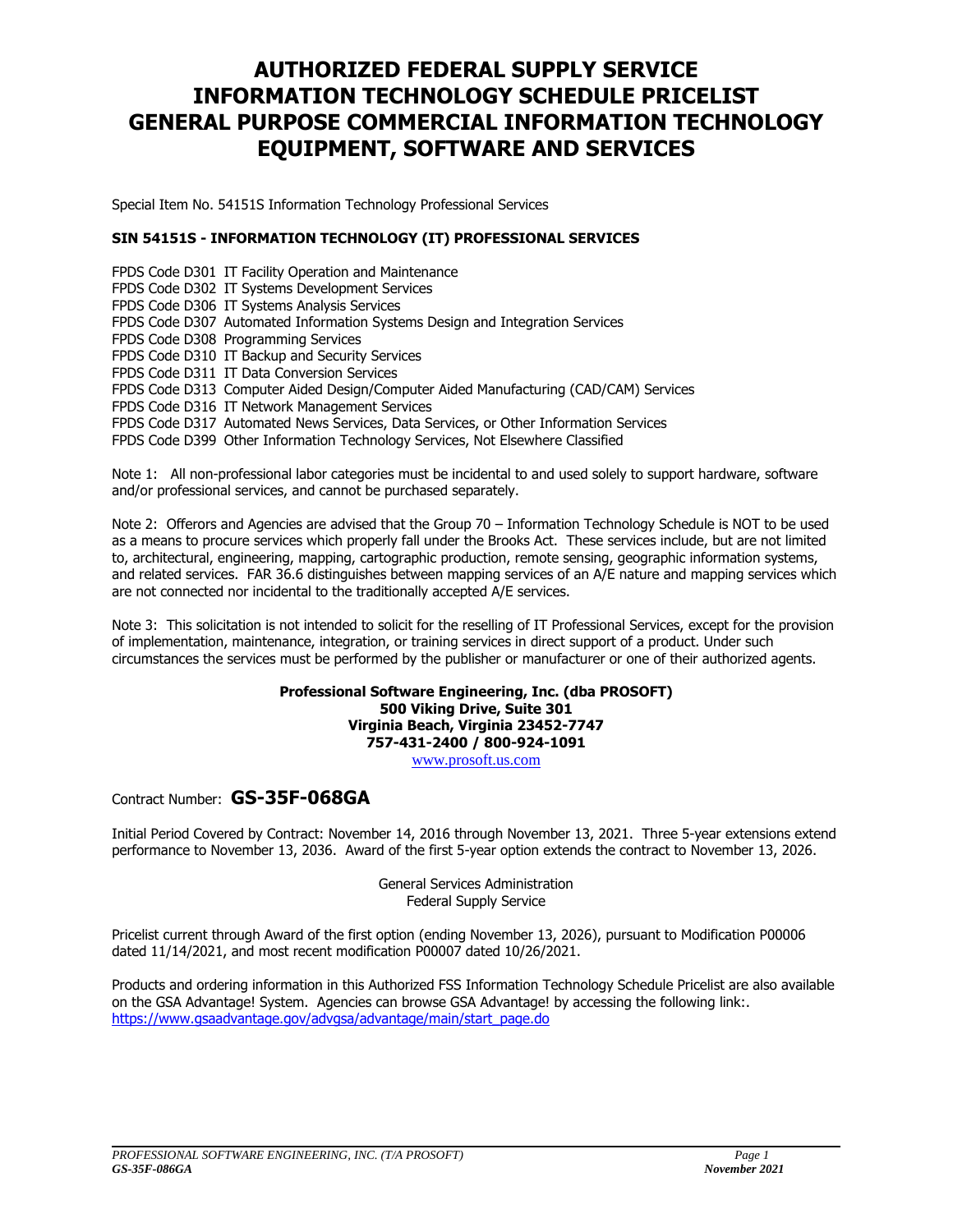# **TABLE OF CONTENTS**

| USA Commitment To Promote Small Business Participation Procurement Programs Preamble12 |  |
|----------------------------------------------------------------------------------------|--|
|                                                                                        |  |
|                                                                                        |  |
|                                                                                        |  |
|                                                                                        |  |
|                                                                                        |  |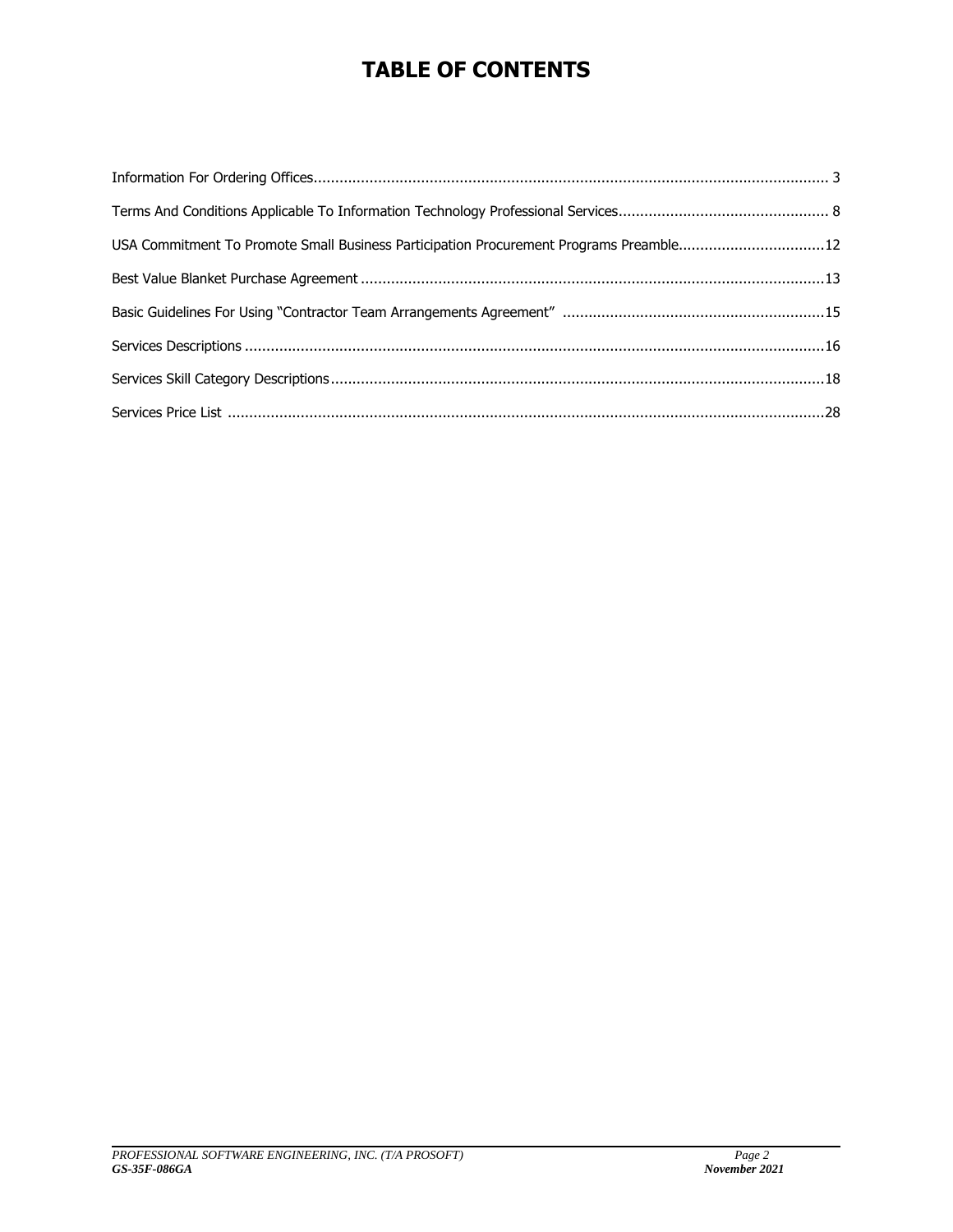## **INFORMATION FOR ORDERING OFFICES**

### **SPECIAL NOTICE TO AGENCIES:**

#### **Small Business Participation**

SBA strongly supports the participation of small business concerns in the Federal Supply Schedules Program. To enhance Small Business Participation SBA policy allows agencies to include in their procurement base and goals, the dollar value of orders expected to be placed against the Federal Supply Schedules, and to report accomplishments against these goals.

For orders exceeding the micro purchase threshold, FAR 8.404 requires agencies to consider the catalogs/pricelists of at least three schedule contractors or consider reasonably available information by using the GSA Advantage!™ on-line shopping service (www.fss.gsa.gov). The catalogs/pricelists, GSA Advantage!™ and the Federal Supply Service Home Page (www.fss.gsa.gov) contains information on a broad array of products and services offered by small business concerns.

This information should be used as a tool to assist ordering activities in meeting or exceeding established small business goals. It should also be used as a tool to assist in including small, small disadvantaged, and women-owned small businesses among those considered when selecting pricelists for a best value determination.

For orders exceeding the micro purchase threshold, customers are to give preference to small business concerns when two or more items at the same delivered price will satisfy their requirement.

#### **1. Geographic Scope of Contract:**

The geographic scope of this contract is the 48 contiguous states, the District of Columbia, Alaska, Hawaii, the Commonwealth of Puerto Rico, and all U.S. Government installations and/or agencies abroad.

#### **2. Contractor's Ordering Address and Payment Information:**

#### **Contractor's Ordering Information:**

**Professional Software Engineering, Inc. (T/A PROSOFT) 500 Viking Drive, Suite 301 Virginia Beach, VA 23452-7747 Attn: Mr. Phil Eagan [phil.eagan@prosoft.us.com](mailto:phil.eagan@prosoft.us.com) Tel: (757) 431-2400 (x1643) Fax: (757) 463-1071**

**Contractor's Payment Address:**

### **Professional Software Engineering, Inc. (T/A PROSOFT) 500 Viking Drive, Suite 301 Virginia Beach, VA 23452-7747**

Contractors are required to accept the Government purchase card for payments equal to or less than the micro-purchase threshold for oral or written delivery orders**.** Government purchase cards will be acceptable for payment above the micro-purchase threshold. In addition, bank account information for wire transfer payments will be shown on the invoice.

The following telephone number can be used by ordering agencies to obtain technical and/or ordering assistance:

### **(757) 431-2400**

#### **3. LIABILITY FOR INJURY OR DAMAGE**

The Contractor shall not be liable for any injury to Government personnel or damage to Government property arising from the use of equipment maintained by the Contractor, unless such injury or damage is due to the fault or negligence of the Contractor.

### **4. Statistical Data for Government Ordering Office Completion of Standard Form 279:**

- Block 9: G. Order/Modification Under Federal Schedule
- Block 16: Data Universal Numbering System (DUNS) Number: **15-338-6891**
- Block 30: Type of Contractor A. **Small Business**
- Block 31: Woman-Owned Small Business No
- Block 36: Contractor's Taxpayer Identification Number (TIN) **54-1318467**
- a. CAGE Code: 1HK66
- b. Contractor has registered with the System for Award Management (SAM).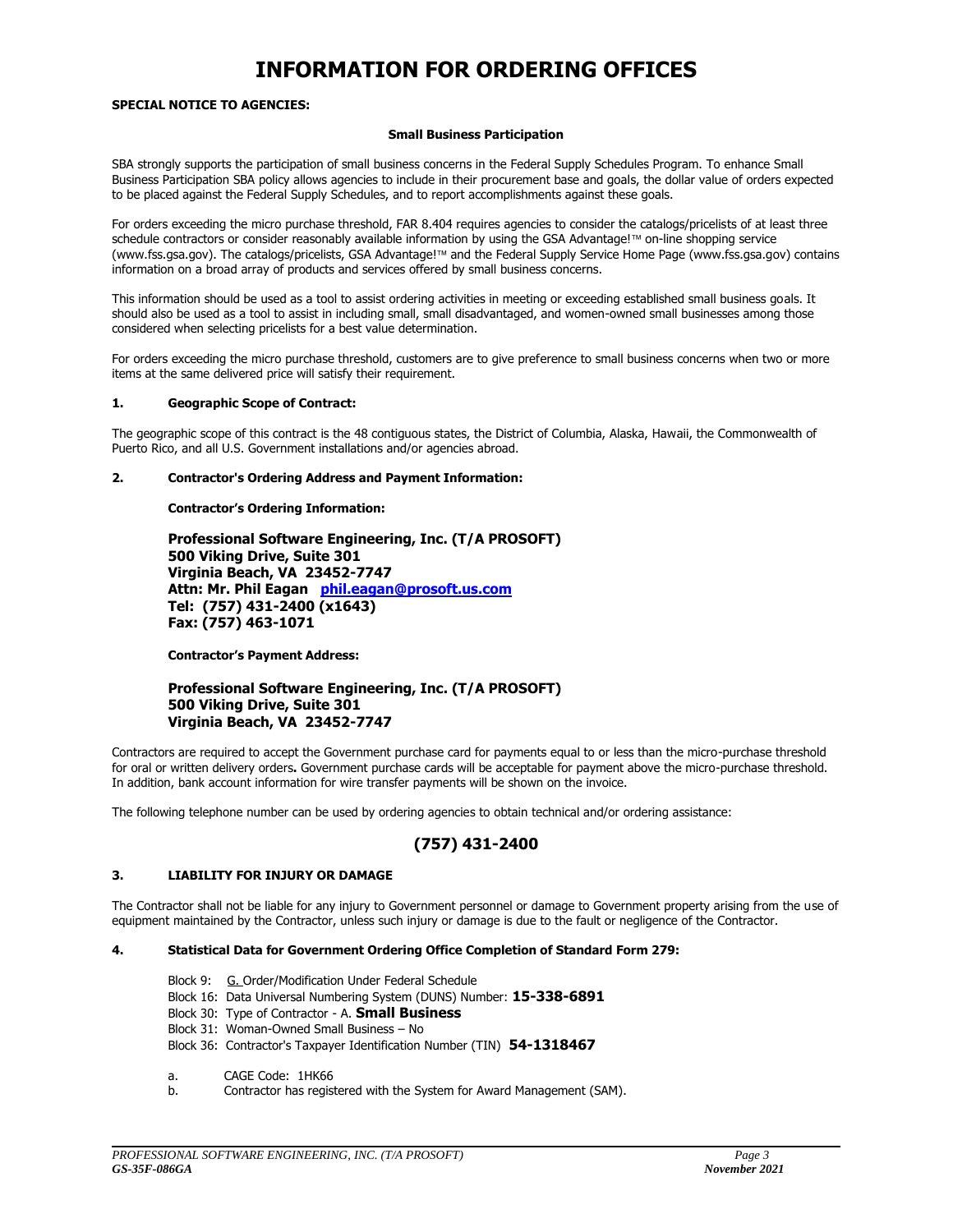### **5. FOB Destination**

### **6. DELIVERY SCHEDULE**

a. TIME OF DELIVERY: The Contractor shall deliver to destination within the number of calendar days after receipt of order (ARO), as set forth below:

### SPECIAL ITEM NUMBER DELIVERY TIME (Days ARO)

54151S As negotiated between contractor and ordering agency.

b. URGENT REQUIREMENTS: When the Federal Supply Schedule contract delivery period does not meet the bona fide urgent delivery requirements of an ordering agency, agencies are encouraged, if time permits, to contact the Contractor for the purpose of obtaining accelerated delivery. The Contractor shall reply to the inquiry within 3 workdays after receipt. (Telephonic replies shall be confirmed by the Contractor in writing.) If the Contractor offers an accelerated delivery time acceptable to the ordering agency, any order(s) placed pursuant to the agreed upon accelerated delivery time frame shall be delivered within this shorter delivery time and in accordance with all other terms and conditions of the contract.

**7. Discounts:** Prices shown are NET Prices; Basic Discounts have been deducted.

- a. Prompt Payment: None Net 30 days from receipt of invoice or date of acceptance, whichever is later.
- b. Quantity: As reflected in the price list.
- c. Dollar Volume: None
- d. Government Educational Institutions: Offered the same discounts as all other Government customers.

### **8. Trade Agreements Act of 1979, as amended:**

All items are U.S. made end products, designated country end products, Caribbean Basin country end products, Canadian end products, or Mexican end products as defined in the Trade Agreements Act of 1979, as amended.

**9. Statement Concerning Availability of Export Packing:** Export packing is available at extra cost outside the scope of this contract.

**10. Small Requirements:** The minimum dollar value of orders to be issued is \$100.

**11. Maximum Order:** (All dollar amounts are exclusive of any discount for prompt payment.)

The maximum order threshold for this contract is \$500,000. This threshold represents the point where it is advantageous for the ordering office to seek a price reduction or discount from the established pricelist, per item 12. c. below.

#### **12. USE OF FEDERAL SUPPLY SERVICE INFORMATION TECHNOLOGY SCHEDULE CONTRACTS**. In accordance with FAR 8.404:

**[NOTE:** Special ordering procedures have been established for Special Item Number (SIN) 54151S IT Professional Services; refer to the terms and conditions for those SINs.**]**

Orders placed pursuant to a Multiple Award Schedule (MAS), using the procedures in FAR 8.404, are considered to be issued pursuant to full and open competition. Therefore, when placing orders under Federal Supply Schedules, ordering offices need not seek further competition, synopsize the requirement, make a separate determination of fair and reasonable pricing, or consider small business set-asides in accordance with subpart 19.5. GSA has already determined the prices of items under schedule contracts to be fair and reasonable. By placing an order against a schedule using the procedures outlined below, the ordering office has concluded that the order represents the best value and results in the lowest overall cost alternative (considering price, special features, administrative costs, etc.) to meet the Government's needs.

**a. Orders placed at or below the micro-purchase threshold.** Ordering offices can place orders at or below the micro-purchase threshold with any Federal Supply Schedule Contractor.

**b. Orders exceeding the micro-purchase threshold but not exceeding the maximum order threshold.** Orders should be placed with the Schedule Contractor that can provide the supply or service that represents the best value. Before placing an order, ordering offices should consider reasonably available information about the supply or service offered under MAS contracts by using the "GSA Advantage!" on-line shopping service, or by reviewing the catalogs/pricelists of at least three Schedule Contractors and selecting the delivery and other options available under the schedule that meets the agency's needs. In selecting the supply or service representing the best value, the ordering office may consider--

(1) Special features of the supply or service that are required in effective program performance and that are not provided by a comparable supply or service;

- (2) Trade-in considerations;
- (3) Probable life of the item selected as compared with that of a comparable item;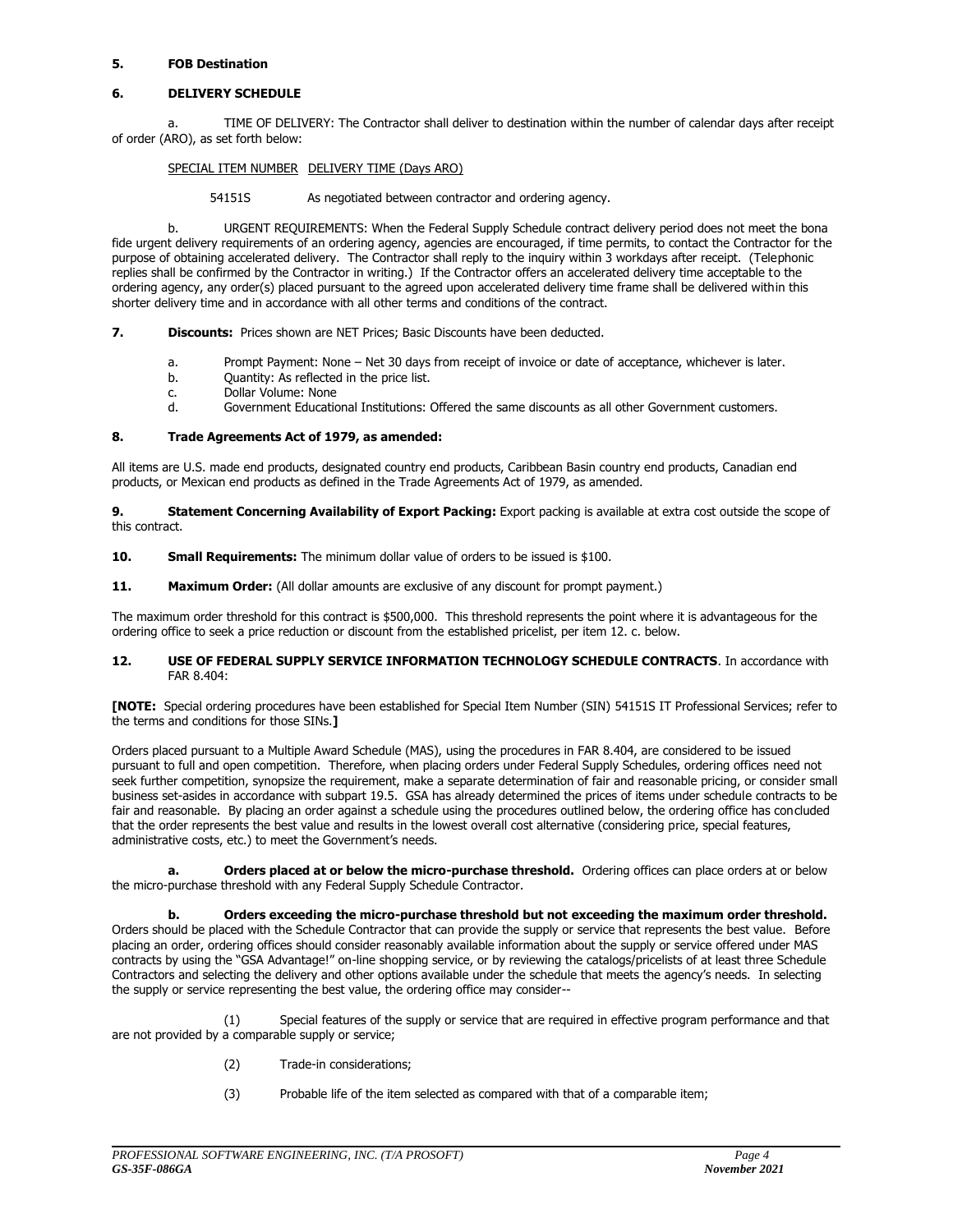- (4) Warranty considerations;
- (5) Maintenance availability;
- (6) Past performance; and
- (7) Environmental and energy efficiency considerations.

**c. Orders exceeding the maximum order threshold.** Each schedule contract has an established maximum order threshold. This threshold represents the point where it is advantageous for the ordering office to seek a price reduction. In addition to following the procedures in paragraph b, above, and before placing an order that exceeds the maximum order threshold, ordering offices shall--

- (1) Review additional Schedule Contractors' catalogs/pricelists or use the "GSA Advantage!" on-line shopping service;
- (2) Based upon the initial evaluation, generally seek price reductions from the Schedule Contractor(s) appearing to provide the best value (considering price and other factors); and
- (3) After price reductions have been sought, place the order with the Schedule Contractor that provides the best value and results in the lowest overall cost alternative. If further price reductions are not offered, an order may still be placed, if the ordering office determines that it is appropriate.

**NOTE:** For orders exceeding the maximum order threshold, the Contractor may:

(1) Offer a new lower price for this requirement (the Price Reductions clause is not applicable to orders placed over the maximum order in FAR 52.216-19 Order Limitations);

(2) Offer the lowest price available under the contract; or

(3) Decline the order (orders must be returned in accordance with FAR 52.216-19).

**d. Blanket purchase agreements (BPAs).** The establishment of Federal Supply Schedule BPAs is permitted when following the ordering procedures in FAR 8.404. All schedule contracts contain BPA provisions. Ordering offices may use BPAs to establish accounts with Contractors to fill recurring requirements. BPAs should address the frequency of ordering and invoicing, discounts, and delivery locations and times.

**e. Price reductions.** In addition to the circumstances outlined in paragraph c, above, there may be instances when ordering offices will find it advantageous to request a price reduction. For example, when the ordering office finds a schedule supply or service elsewhere at a lower price or when a BPA is being established to fill recurring requirements, requesting a price reduction could be advantageous. The potential volume of orders under these agreements, regardless of the size of the individual order, may offer the ordering office the opportunity to secure greater discounts. Schedule Contractors are not required to pass on to all schedule users a price reduction extended only to an individual agency for a specific order.

**f. Small business.** For orders exceeding the micro-purchase threshold, ordering offices should give preference to the items of small business concerns when two or more items at the same delivered price will satisfy the requirement.

**g. Documentation.** Orders should be documented, at a minimum, by identifying the Contractor the item was purchased from, the item purchased, and the amount paid. If an agency requirement in excess of the micro-purchase threshold is defined so as to require a particular brand name, product, or feature of a product peculiar to one manufacturer, thereby precluding consideration of a product manufactured by another company, the ordering office shall include an explanation in the file as to why the particular brand name, product, or feature is essential to satisfy the agency's needs.

**13. FEDERAL INFORMATION TECHNOLOGY/TELECOMMUNICATION STANDARDS REQUIREMENTS:** Federal departments and agencies acquiring products from this Schedule must comply with the provisions of the Federal Standards Program, as appropriate (reference: NIST Federal Standards Index). Inquiries to determine whether or not specific products listed herein comply with Federal Information Processing Standards (FIPS) or Federal Telecommunication Standards (FED-STDS), which are cited by ordering offices, shall be responded to promptly by the Contractor.

**13.1 FEDERAL INFORMATION PROCESSING STANDARDS PUBLICATIONS (FIPS PUBS):** Information Technology products under this Schedule that do not conform to Federal Information Processing Standards (FIPS) should not be acquired unless a waiver has been granted in accordance with the applicable "FIPS Publication." Federal Information Processing Standards Publications (FIPS PUBS) are issued by the U.S. Department of Commerce, National Institute of Standards and Technology (NIST), pursuant to National Security Act. Information concerning their availability and applicability should be obtained from the National Technical Information Service (NTIS), 5285 Port Royal Road, Springfield, Virginia 22161. FIPS PUBS include voluntary standards when these are adopted for Federal use. Individual orders for FIPS PUBS should be referred to the NTIS Sales Office, and orders for subscription service should be referred to the NTIS Subscription Officer, both at the above address, or telephone number (703) 487- 4650.

**13.2 FEDERAL TELECOMMUNICATION STANDARDS (FED-STDS):** Telecommunication products under this Schedule that do not conform to Federal Telecommunication Standards (FED-STDS) should not be acquired unless a waiver has been granted in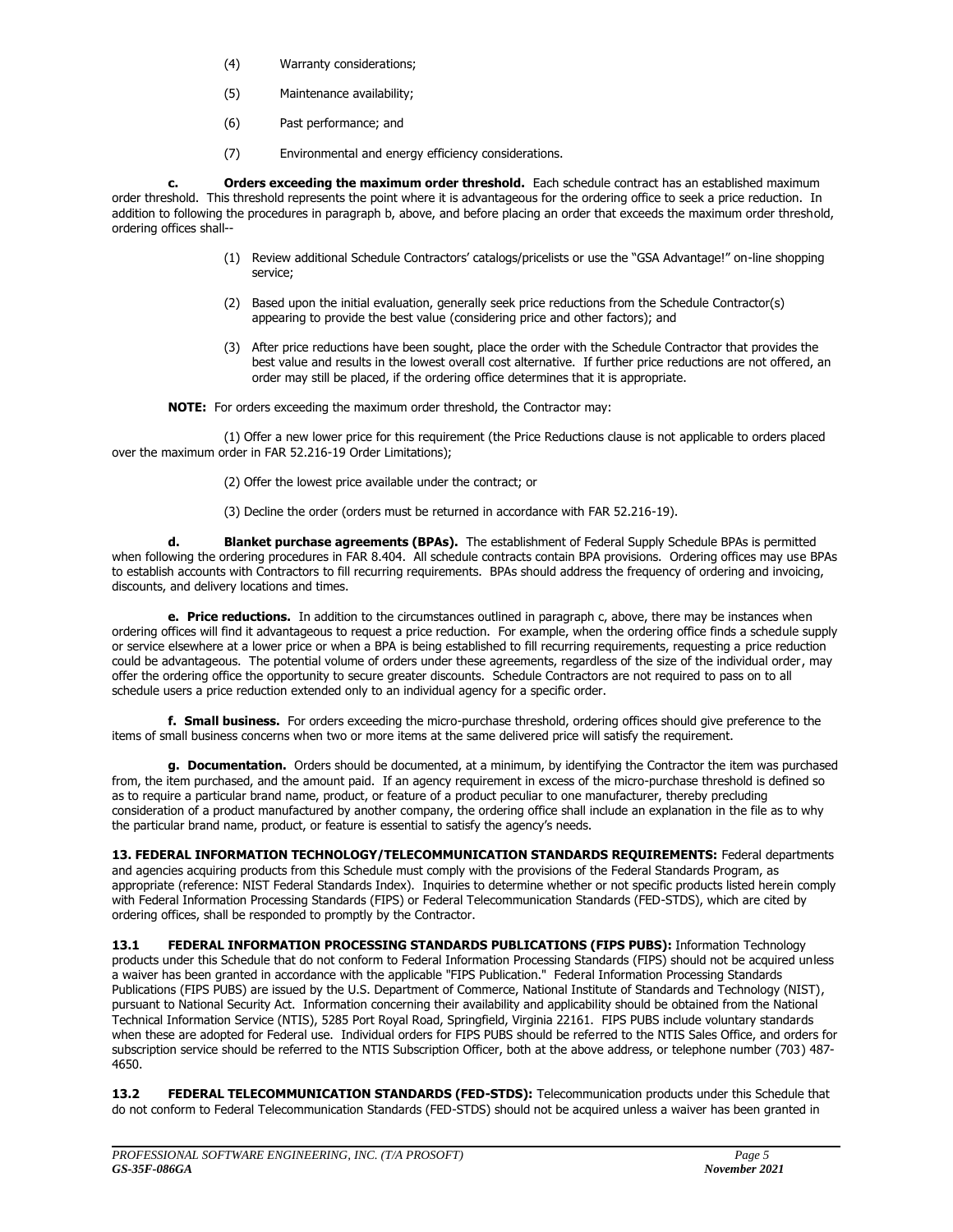accordance with the applicable "FED-STD." Federal Telecommunication Standards are issued by the U.S. Department of Commerce, National Institute of Standards and Technology (NIST), pursuant to National Security Act. Ordering information and information concerning the availability of FED-STDS should be obtained from the GSA, Federal Supply Service, Specification Section, 470 East L'Enfant Plaza, Suite 8100, SW, Washington, DC 20407, telephone number (202) 619-8925. Please include a self-addressed mailing label when requesting information by mail. Information concerning their applicability can be obtained by writing or calling the U.S. Department of Commerce, National Institute of Standards and Technology, Gaithersburg, MD 20899, telephone number (301) 975- 2833.

**14. SECURITY REQUIREMENTS.** In the event security requirements are necessary, the ordering activities may incorporate, in their delivery orders, a security clause in accordance with current laws, regulations, and individual agency policy; however, the burden of administering the security requirements shall be with the ordering agency. If any costs are incurred as a result of the inclusion of security requirements, such costs will not exceed ten percent (10%) or \$100,000, of the total dollar value of the order, whichever is lessor.

15. **CONTRACT ADMINISTRATION FOR ORDERING OFFICES:** Any ordering office, with respect to any one or more delivery orders placed by it under this contract, may exercise the same rights of termination as might the GSA Contracting Officer under provisions of FAR 52.212-4, paragraphs (l) Termination for the Government's convenience, and (m) Termination for Cause (See C.1.)

### **16. GSA Advantage!**

GSA Advantage! is an on-line, interactive electronic information and ordering system that provides on-line access to vendors' schedule prices with ordering information. GSA Advantage! will allow the user to perform various searches across all contracts including, but not limited to:

- (1) Manufacturer;<br>(2) Manufacturer's
- Manufacturer's Part Number; and
- (3) Product categories.

Agencies can browse GSA Advantage! by accessing the Internet World Wide Web utilizing a browser (ex. Netscape). The Internet address is [https://www.gsaadvantage.gov/advgsa/advantage/main/start\\_page.do](https://www.gsaadvantage.gov/advgsa/advantage/main/start_page.do)

### **17. PURCHASE OF INCIDENTAL, NON-SCHEDULE ITEMS**

For administrative convenience, open market (non-contract) items may be added to a Federal Supply Schedule Blanket Purchase Agreement (BPA) or an individual order, provided that the items are clearly labeled as such on the order, all applicable regulations have been followed, and price reasonableness has been determined by the ordering activity for the open market (non-contract) items.

### **18. CONTRACTOR COMMITMENTS, WARRANTIES AND REPRESENTATIONS**

a. For the purpose of this contract, commitments, warranties and representations include, in addition to those agreed to for the entire schedule contract:

(1) Time of delivery/installation quotations for individual orders;

(2) Technical representations and/or warranties of products concerning performance, total system performance and/or configuration, physical, design and/or functional characteristics and capabilities of a product/equipment/ service/software package submitted in response to requirements which result in orders under this schedule contract.

Any representations and/or warranties concerning the products made in any literature, description, drawings and/or specifications furnished by the Contractor.

b. The above is not intended to encompass items not currently covered by the GSA Schedule contract.

### **19. OVERSEAS ACTIVITIES**

The terms and conditions of this contract shall apply to all orders for installation, maintenance and repair of equipment in areas listed in the pricelist outside the 48 contiguous states and the District of Columbia, except as indicated below:

#### **none**

Upon request of the Contractor, the Government may provide the Contractor with logistics support, as available, in accordance with all applicable Government regulations. Such Government support will be provided on a reimbursable basis, and will only be provided to the Contractor's technical personnel whose services are exclusively required for the fulfillment of the terms and conditions of this contract.

### **20. BLANKET PURCHASE AGREEMENTS**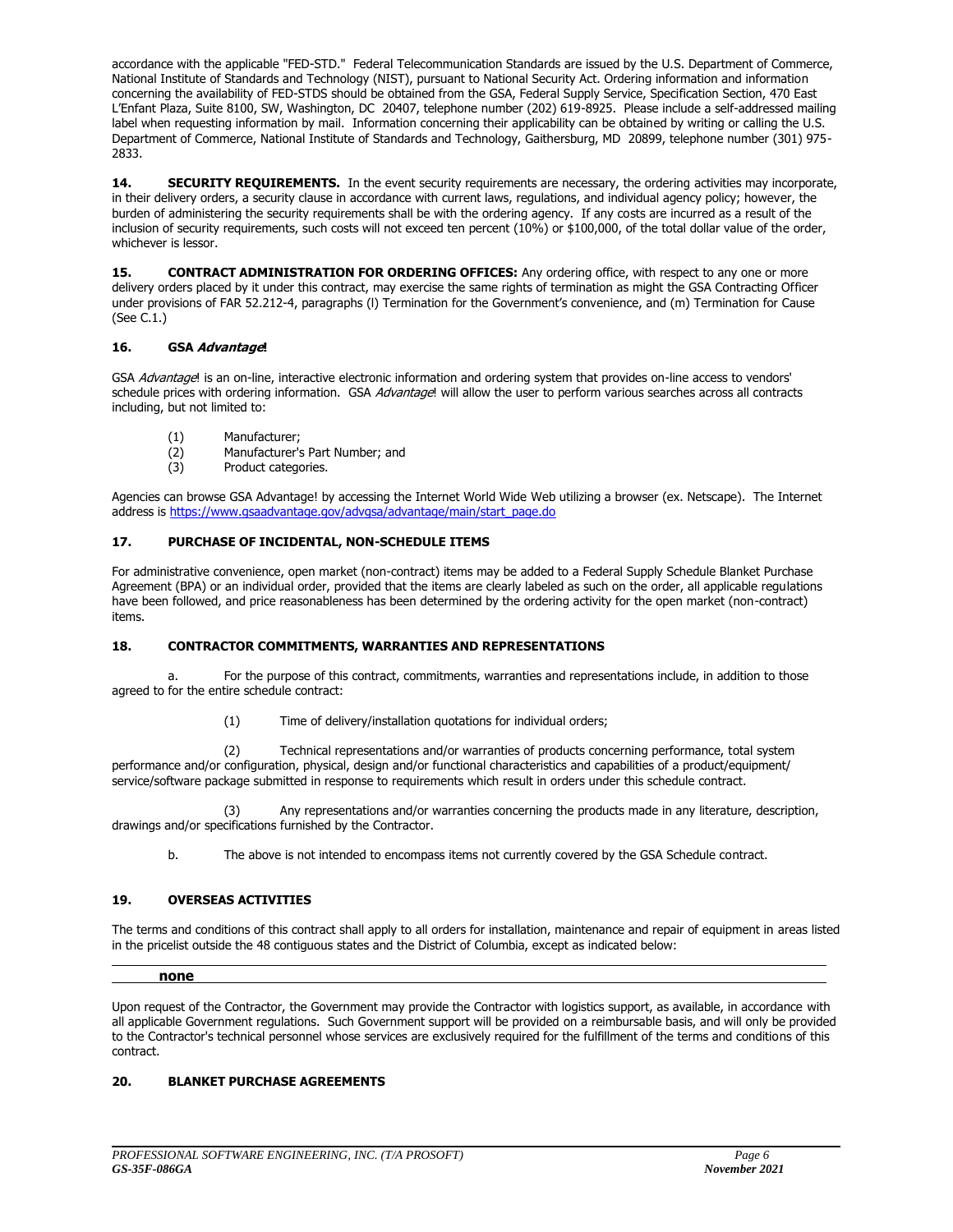Federal Acquisition Regulation (FAR) 13.303-I(a) defines Blanket Purchase Agreements (BPAs) as "…a simplified method of filling anticipated repetitive needs for supplies or services by establishing 'charge accounts' with qualified sources of supply." The use of Blanket Purchase Agreements under the Federal Supply Schedule Program is authorized in accordance with FAR 13.303-2(c)(3), which reads in part, as follows:

"BPAs may be established with Federal Supply Schedule Contractors, if not inconsistent with the terms of the applicable schedule contract."

Federal Supply Schedule contracts contain BPA provisions to enable schedule users to maximize their administrative and purchase savings. This feature permits schedule users to set up "accounts" with Schedule Contractors to fill recurring requirements. These accounts establish a period for the BPA and generally address issues such as the frequency of ordering and invoicing, authorized callers, discounts, delivery locations and times. Agencies may qualify for the best quantity/volume discounts available under the contract, based on the potential volume of business that may be generated through such an agreement, regardless of the size of the individual orders. In addition, agencies may be able to secure a discount higher than that available in the contract based on the aggregate volume of business possible under a BPA. Finally, contractors may be open to a progressive type of discounting where the discount would increase once the sales accumulated under the BPA reach certain prescribed levels. Use of a BPA may be particularly useful with the new Maximum Order feature. See the suggested format, contained in this Schedule Pricelist, for customers to consider when using this purchasing tool.

### **21. CONTRACTOR TEAM ARRANGEMENTS**

Contractors participating in contractor team arrangements must abide by all terms and conditions of their respective contracts. This includes compliance with Clauses 552.238-74, Contractor's Reports of Sales and 552.238-76, Industrial Funding Fee, i.e., each contractor (team member) must report sales and remit the IFF for all products and services provided under its individual contract.

### **22. INSTALLATION, DEINSTALLATION, REINSTALLATION**

The Davis-Bacon Act (40 U.S.C. 276a-276a-7) provides that contracts in excess of \$2,000 to which the United States or the District of Columbia is a party for construction, alteration, or repair (including painting and decorating) of public buildings or public works with the United States, shall contain a clause that no laborer or mechanic employed directly upon the site of the work shall receive less than the prevailing wage rates as determined by the Secretary of Labor. The requirements of the Davis-Bacon Act do not apply if the construction work is incidental to the furnishing of supplies, equipment, or services. For example, the requirements do not apply to simple installation or alteration of a public building or public work that is incidental to furnishing supplies or equipment under a supply contract. However, if the construction, alteration or repair is segregable and exceeds \$2,000, then the requirements of the Davis-Bacon Act applies.

The Requisitioning activity issuing the task order against this contract will be responsible for proper administration and enforcement of the Federal labor standards covered by the Davis-Bacon Act.

### **23. SECTION 508 COMPLIANCE**

Section 508 compliance information on the supplies and services in this contract are available in Electronic and Information Technology (EIT) a[t www.Section508.gov/.](http://www.section508.gov/)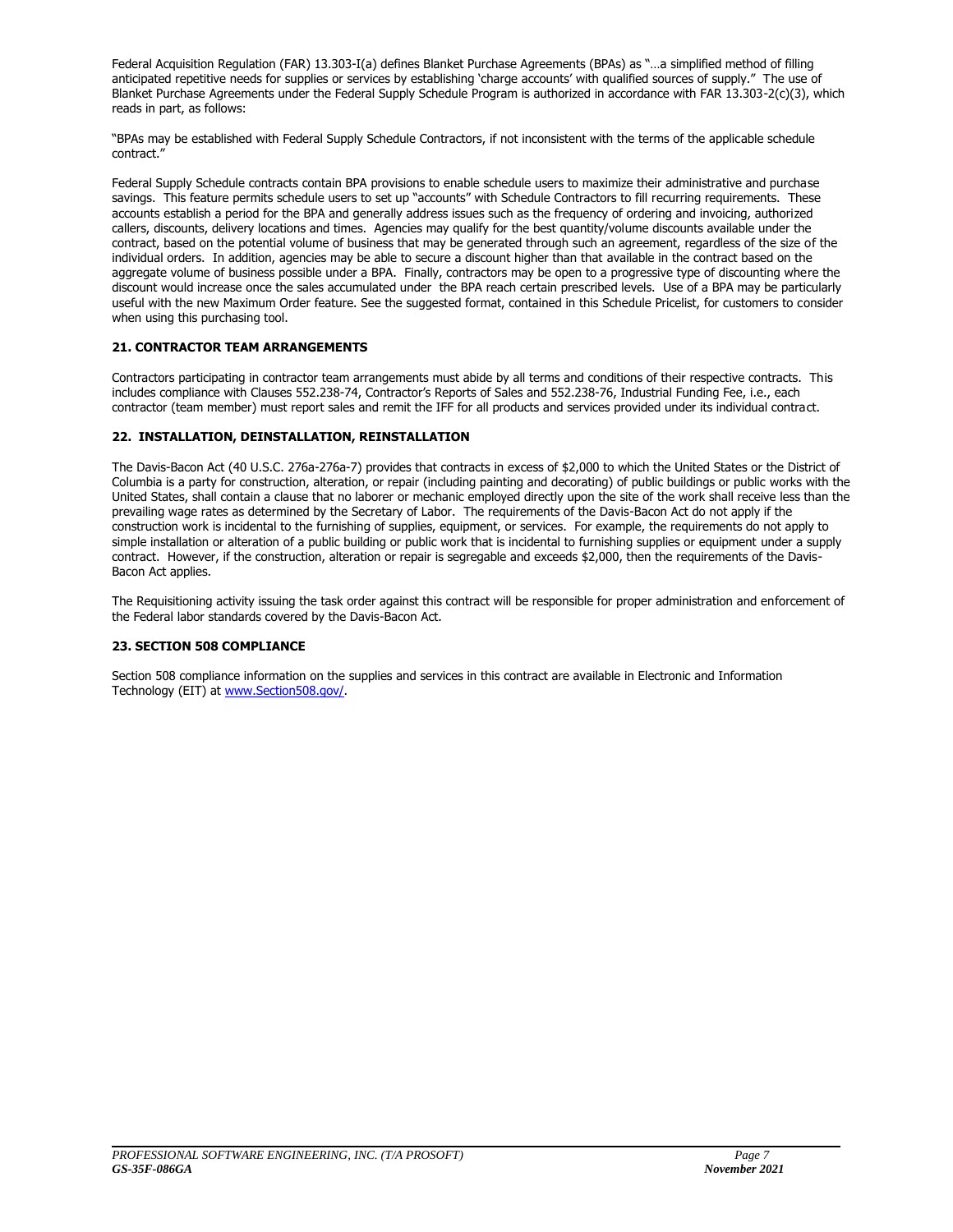### **TERMS AND CONDITIONS APPLICABLE TO INFORMATION TECHNOLOGY (IT) PROFESSIONAL SERVICES (SPECIAL ITEM NUMBER 54151S)**

### **1. SCOPE**

- a. The prices, terms and conditions stated under Special Item Number 54151S Information Technology Professional Services apply exclusively to IT Services within the scope of this Information Technology Schedule.
- b. The Contractor shall provide services at the Contractor's facility and/or at the Government location, as agreed to by the Contractor and the ordering office.

### **2. PERFORMANCE INCENTIVES**

- a. When using a performance based statement of work, performance incentives may be agreed upon between the contractor and the ordering office on individual orders or Blanket Purchase Agreements under this contract in accordance with this clause.
- b. The ordering office must establish a maximum performance incentive price for these services and/or total solutions on individual orders or Blanket Purchase Agreements.
- c. To the maximum extent practicable, ordering offices shall consider establishing incentives where performance is critical to the agency's mission and incentives are likely to motivate the contractor. Incentives shall be based on objectively measurable tasks and should be designed to relate results achieved by the contractor to specified targets.

### **3. ORDERING PROCEDURES FOR SERVICES (REQUIRING A STATEMENT OF WORK)**

FAR 8.402 contemplates that GSA may occasionally find it necessary to establish special ordering procedures for individual Federal Supply Schedules or for some Special Item Numbers (SINs) within a Schedule. GSA has established special ordering procedures for services that require a statement of work. These special ordering procedures take precedence over the procedures in FAR 8.404 (b)(2) through (b)(3).

GSA has determined that the prices for services contained in the contractor's price list applicable to this schedule are fair and reasonable. However, the ordering office using this contract is responsible for considering the level of effort and mix of labor proposed to perform a specific task being ordered and for making a determination that the total firm-fixed price or ceiling price is fair and reasonable.

- a. When ordering IT professional services ordering offices shall
	- (1) Prepare a Request (Request for Quote or other communication tool):

(i) A statement of work (a performance-based statement of work is preferred) that outlines, at a minimum, the work to be performed, location of work, period of performance, deliverable schedule, applicable standards, acceptance criteria, and any special requirements (i.e., security clearances, travel, special knowledge, etc.) should be prepared.

(ii) The request should include the statement of work and request the contractors submit either a firm-fixed price or a ceiling price to provide the services outlined in the statement of work. A firm-fixed price order shall be requested, unless the ordering office makes a determination that it is not possible at the time of placing the order to estimate accurately the extent or duration of the work or to anticipate cost with any reasonable degree of confidence. When such a determination is made, a labor hour or time-and-materials proposal may be requested. The firm-fixed price shall be based on the rates in the schedule contract and shall consider the mix of labor categories and level of effort required to perform the services described in the statement of work. The firm-fixed price of the order should also include any travel costs or other incidental costs related to performance of the services ordered, unless the order provides for reimbursement of travel costs at the rates provided in the Federal Travel or Joint Travel Regulations. A ceiling price must be established for labor hour and time and material orders.

(iii) The request may ask the contractors, if necessary or appropriate, to submit a project plan for performing the task and information on the contractor's experience and/or past performance performing similar tasks.

(iv) The request shall notify the contractors what basis will be used for selecting the contractor to receive the order. The notice shall include the basis for determining whether the contractors are technically qualified and provide an explanation regarding the intended use of any experience and/or past performance information in determining technical qualification of responses. If consideration will be limited to schedule contractors who are small business concerns as permitted by paragraph (2)(i) below, the request shall notify the contractors that will be the case.

(2) Transmit the Request to Contractors: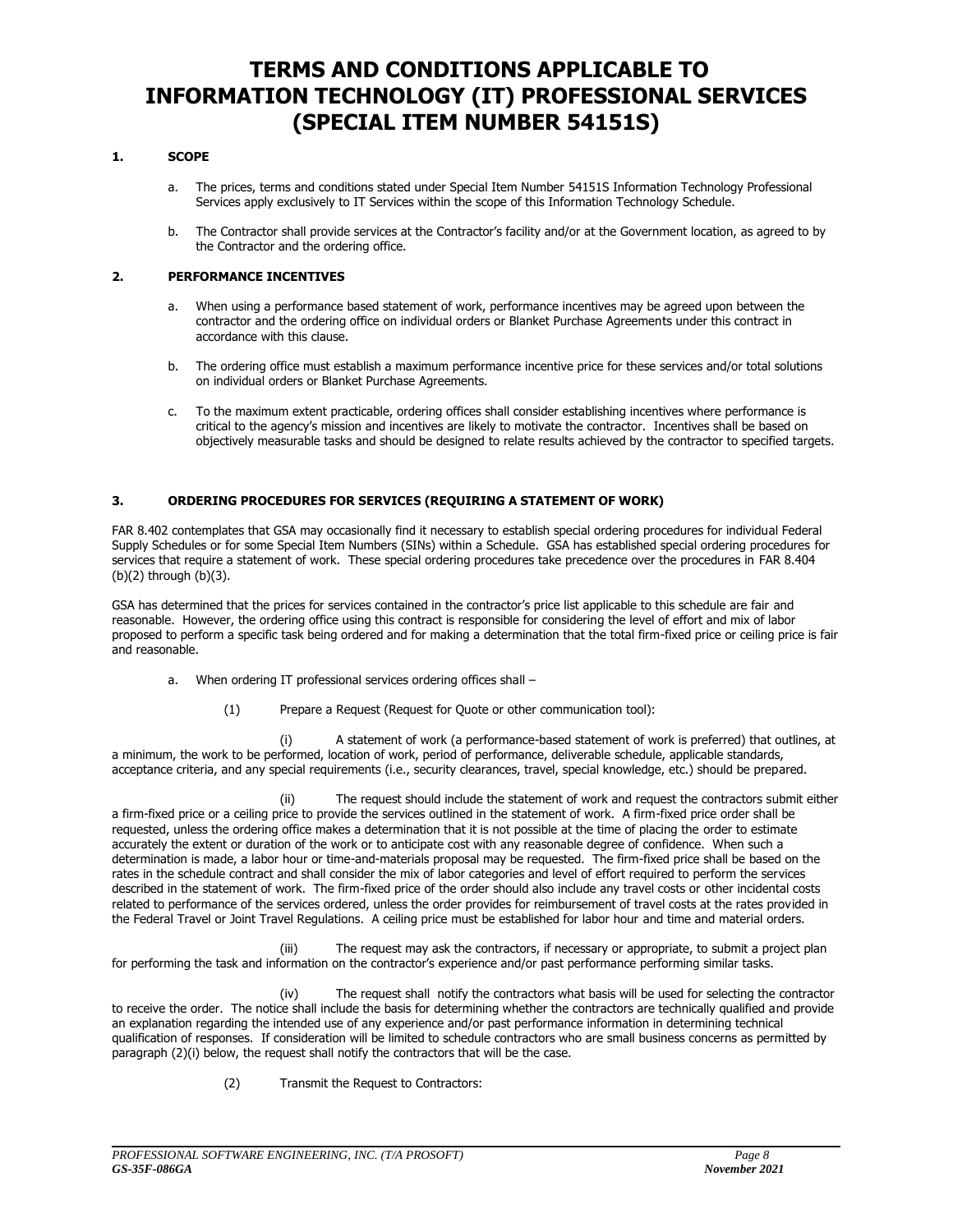Based upon an initial evaluation of catalogs and pricelists, the ordering office should identify the contractors that appear to offer the best value (considering the scope of services offered, pricing and other factors such as contractors' locations, as appropriate). When buying IT professional services under SIN 54151S ONLY, the ordering office, at its discretion, may limit consideration to those schedule contractors that are small business concerns. This limitation is not applicable when buying supplies and/or services under other SINs as well as SIN 54151S. The limitation may only be used when at least three (3) small businesses that appear to offer services that will meet the agency's needs are available, if the order is estimated to exceed the micro-purchase threshold.

(ii) The request should be to three (3) contractors if the proposed order is estimated to exceed the micro-purchase threshold, but not to exceed the maximum order threshold. For proposed orders exceeding the maximum order threshold, the request should be provided to additional contractors that offer services that will meet the agency's needs. Ordering offices should strive to minimize the contractors' costs associated with responding to requests for quotes for specific orders. Requests should be tailored to the minimum level necessary for adequate evaluation and selection for order placement. Oral presentations should be considered, when possible.

(3) Evaluate proposals and select the contractor to receive the order:

After responses have been evaluated against the factors identified in the request, the order should be placed with the schedule contractor that represents the best value. (See FAR 8.404)

b. The establishment of Federal Supply Schedule Blanket Purchase Agreements (BPAs) for recurring services is permitted when the procedures outlined herein are followed. All BPAs for services must define the services that may be ordered under the BPA, along with delivery or performance time frames, billing procedures, etc. The potential volume of orders under BPAs, regardless of the size of individual orders, may offer the ordering office the opportunity to secure volume discounts. When establishing BPAs, ordering offices shall –

(1) Inform contractors in the request (based on the agency's requirement) if a single BPA or multiple BPAs will be established, and indicate the basis that will be used for selecting the contractors to be awarded the BPAs.

(i) SINGLE BPA: Generally, a single BPA should be established when the ordering office can define the tasks to be ordered under the BPA and establish a firm-fixed price or ceiling price for individual tasks or services to be ordered. When this occurs, authorized users may place the order directly under the established BPA when the need for service arises. The schedule contractor that represents the best value should be awarded the BPA. (See FAR 8.404)

(ii) MULTIPLE BPAs: When the ordering office determines multiple BPAs are needed to meet its requirements, the ordering office should determine which contractors can meet any technical qualifications before establishing the BPAs. When multiple BPAs are established, the authorized users must follow the procedure in (a)(2)(ii) above, and then place the order with the schedule contractor that represents the best value.

(2) Review BPAs periodically. Such reviews shall be conducted at least annually. The purpose of the review is to determine whether the BPA still represents the best value. (See FAR 8.404)

c. The ordering office should give preference to small business concerns when two or more contractors can provide the services at the same firm-fixed price or ceiling price.

d. When the ordering office's requirement involves both products as well as executive, administrative and/or professional services, the ordering office should total the prices for the products and the firm-fixed price for the services and select the contractor that represents the best value. (See FAR 8.404)

The ordering office, at a minimum, should document orders by identifying the contractor from which the services were purchased, the services purchased, and the amount paid. If other than a firm-fixed price order is placed, such documentation should include the basis for the determination to use a labor-hour or time-and-materials order. For agency requirements in excess of the micropurchase threshold, the order file should document the evaluation of schedule contractors' quotes that formed the basis for the selection of the contractor that received the order and the rationale for any trade-offs made in making the selection.

Ordering Procedures for other services available on schedule at fixed prices for specifically defined services or tasks should use the procedures in FAR 8.404. These procedures are listed in the pricelist, under "Information for Ordering Offices," paragraph #12.

### **4. ORDER**

a. Agencies may use written orders, EDI orders, blanket purchase agreements, individual purchase orders, or task orders for ordering services under this contract. Blanket Purchase Agreements shall not extend beyond the end of the contract period; all services and delivery shall be made and the contract terms and conditions shall continue in effect until the completion of the order. Orders for tasks which extend beyond the fiscal year for which funds are available shall include FAR 52.232-19 Availability of Funds for the Next Fiscal Year. The purchase order shall specify the availability of funds and the period for which funds are available.

b. All task orders are subject to the terms and conditions of the contract. In the event of conflict between a task order and the contract, the contract will take precedence.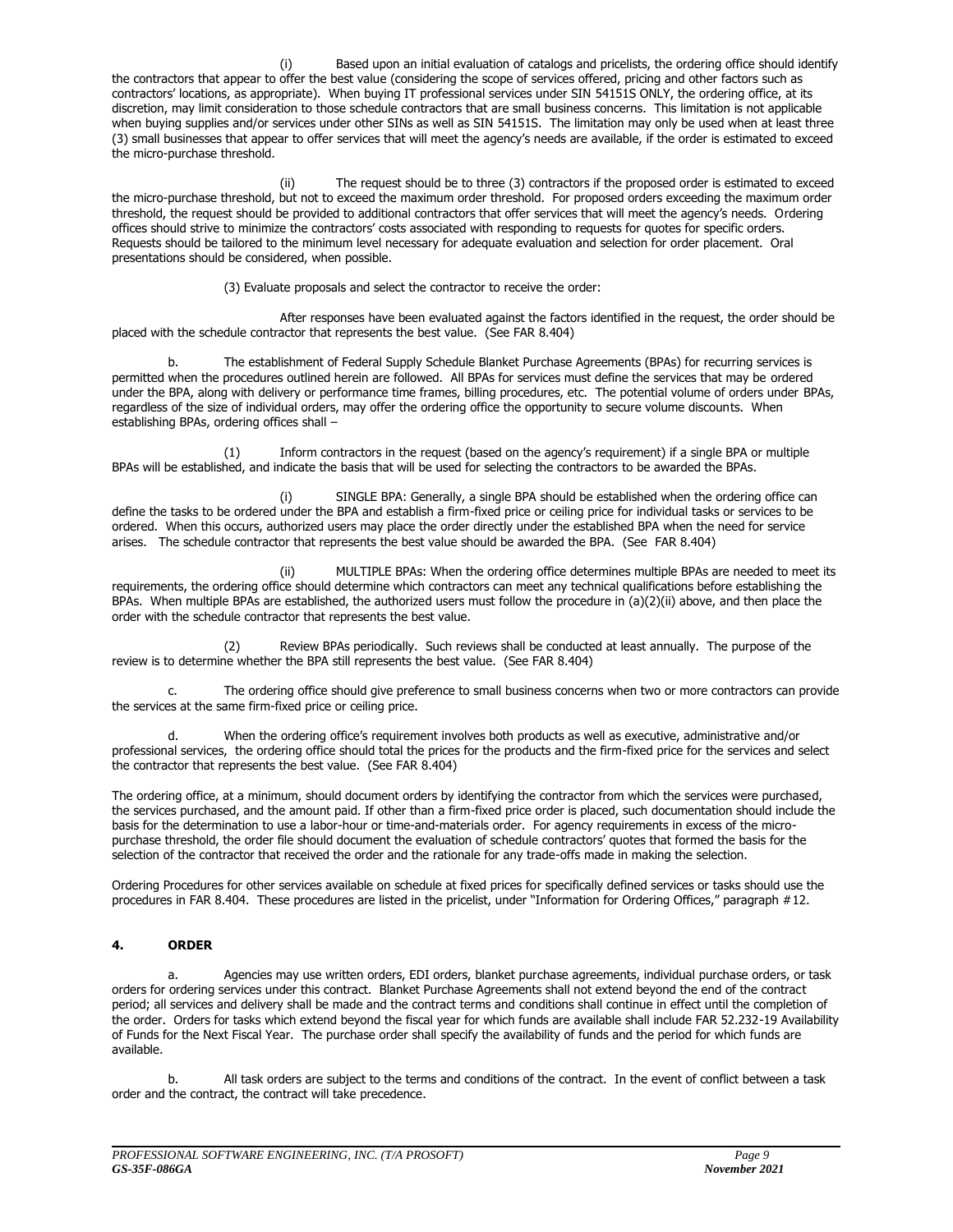### **5. PERFORMANCE OF SERVICES**

a. The Contractor shall commence performance of services on the date agreed to by the Contractor and the ordering office.

b. The Contractor agrees to render services only during normal working hours, unless otherwise agreed to by the Contractor and the ordering office.

c. The Agency should include the criteria for satisfactory completion for each task in the Statement of Work or Delivery Order. Services shall be completed in a good and workmanlike manner.

d. Any Contractor travel required in the performance of IT Services must comply with the Federal Travel Regulation or Joint Travel Regulations, as applicable, in effect on the date(s) the travel is performed. Established Federal Government per diem rates will apply to all Contractor travel. Contractors cannot use GSA city pair contracts.

### **6. INSPECTION OF SERVICES**

The Inspection of Services–Fixed Price (AUG 1996) clause at FAR 52.246-4 applies to firm-fixed price orders placed under this contract. The Inspection–Time-and-Materials and Labor-Hour (JAN 1986) clause at FAR 52.246-6 applies to time-and-materials and labor-hour orders placed under this contract.

### **7. RESPONSIBILITIES OF THE CONTRACTOR**

The Contractor shall comply with all laws, ordinances, and regulations (Federal, State, City, or otherwise) covering work of this character. If the end product of a task order is software, then FAR 52-.227-14 Rights in Data – General, may apply.

### **8. RESPONSIBILITIES OF THE GOVERNMENT**

Subject to security regulations, the ordering office shall permit Contractor access to all facilities necessary to perform the requisite IT Services.

### **9. INDEPENDENT CONTRACTOR**

All IT Services performed by the Contractor under the terms of this contract shall be as an independent Contractor, and not as an agent or employee of the Government.

### **10. ORGANIZATIONAL CONFLICTS OF INTEREST**

a. Definitions.

"Contractor" means the person, firm, unincorporated association, joint venture, partnership, or corporation that is a party to this contract.

"Contractor and its affiliates" and "Contractor or its affiliates" refers to the Contractor, its chief executives, directors, officers, subsidiaries, affiliates, subcontractors at any tier, and consultants and any joint venture involving the Contractor, any entity into or with which the Contractor subsequently merges or affiliates, or any other successor or assignee of the Contractor.

An "Organizational conflict of interest" exists when the nature of the work to be performed under a proposed Government contract, without some restriction on activities by the Contractor and its affiliates, may either (i) result in an unfair competitive advantage to the Contractor or its affiliates or (ii) impair the Contractor's or its affiliates' objectivity in performing contract work.

b. To avoid an organizational or financial conflict of interest and to avoid prejudicing the best interests of the Government, ordering offices may place restrictions on the Contractors, its affiliates, chief executives, directors, subsidiaries and subcontractors at any tier when placing orders against schedule contracts. Such restrictions shall be consistent with FAR 9.505 and shall be designed to avoid, neutralize, or mitigate organizational conflicts of interest that might otherwise exist in situations related to individual orders placed against the schedule contract. Examples of situations, which may require restrictions, are provided at FAR 9.508.

### **11. INVOICES**

The Contractor, upon completion of the work ordered, shall submit invoices for IT services. Progress payments may be authorized by the ordering office on individual orders if appropriate. Progress payments shall be based upon completion of defined milestones or interim products. Invoices shall be submitted monthly for recurring services performed during the preceding month.

### **12. PAYMENTS**

For firm-fixed price orders the Government shall pay the Contractor, upon submission of proper invoices or vouchers, the prices stipulated in this contract for service rendered and accepted. Progress payments shall be made only when authorized by the order. For time-and-materials orders, the Payments under Time-and-Materials and Labor-Hour Contracts (Alternate I (APR 1984)) at FAR 52.232-7 applies to time-and-materials orders placed under this contract. For labor-hour orders, the Payment under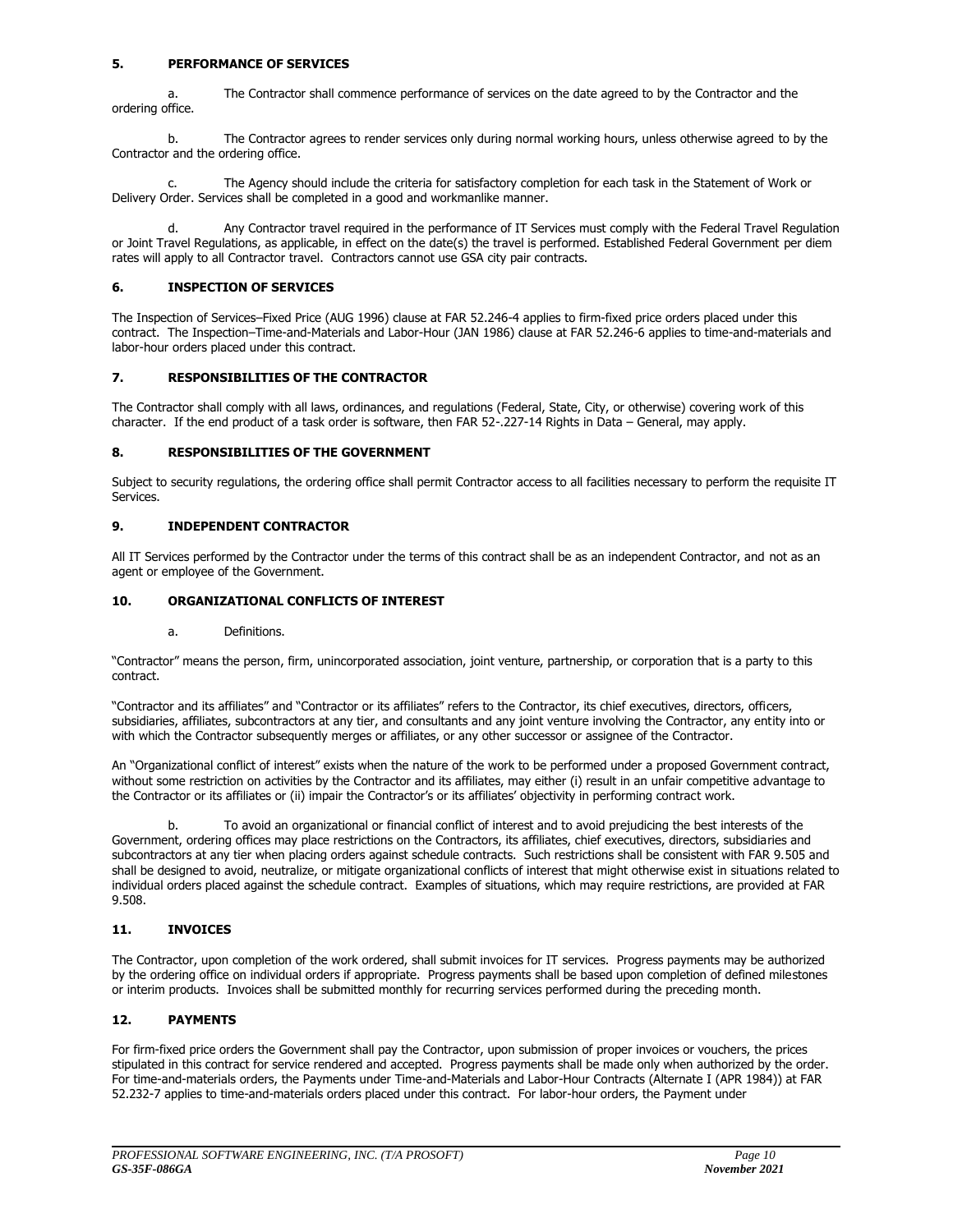Time-and-Materials and Labor-Hour Contracts (FEB 1997) (Alternate II (JAN 1986)) at FAR 52.232-7 applies to labor-hour orders placed under this contract.

### **13. RESUMES**

Resumes shall be provided to the GSA Contracting Officer or the user agency upon request.

### **14. INCIDENTAL SUPPORT COSTS**

Incidental support costs are available outside the scope of this contract. The costs will be negotiated separately with the ordering agency in accordance with the guidelines set forth in the FAR.

### **15. APPROVAL OF SUBCONTRACTS**

The ordering activity may require that the Contractor receive, from the ordering activity's Contracting Officer, written consent before placing any subcontract for furnishing any of the work called for in a task order.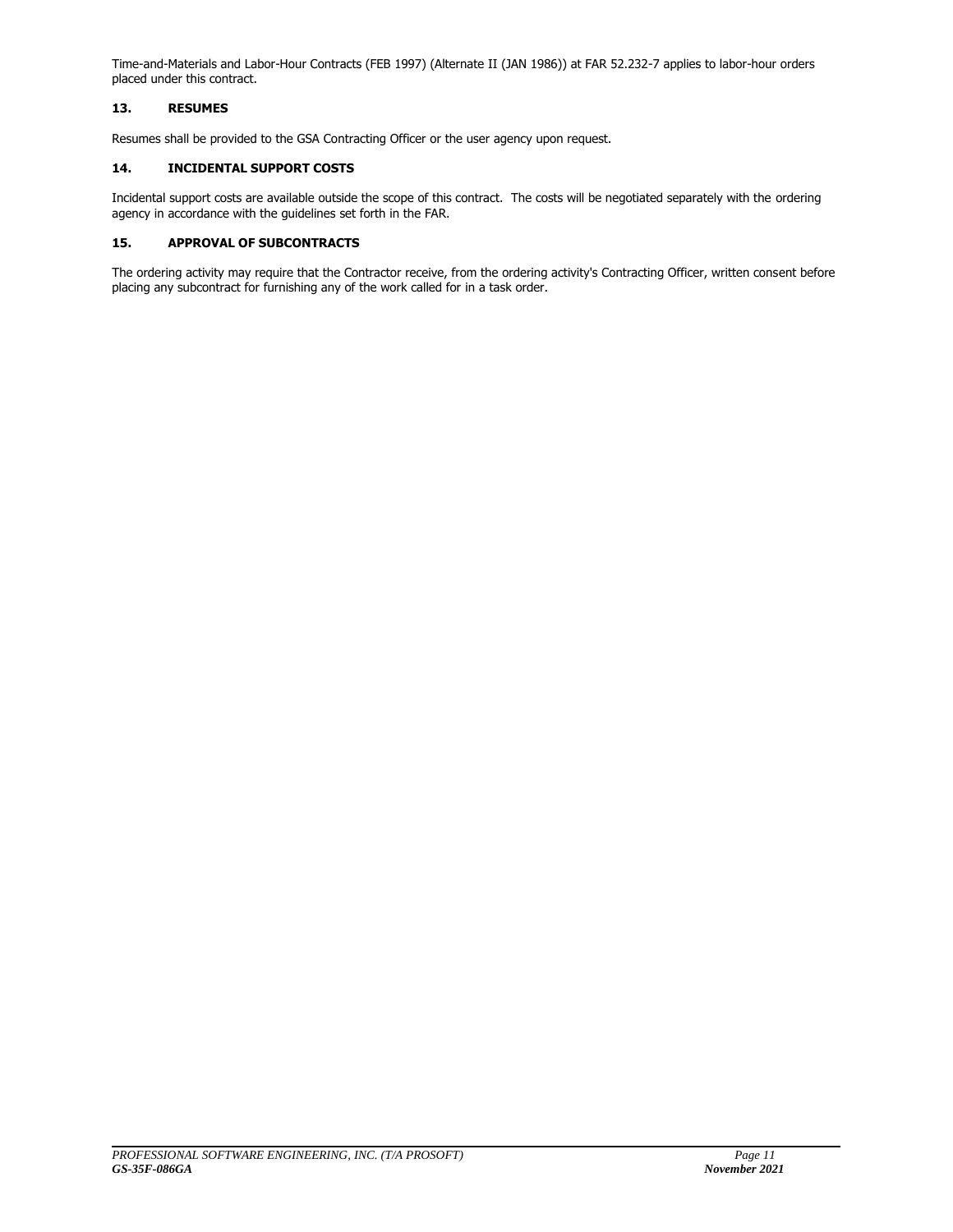### **USA COMMITMENT TO PROMOTE SMALL BUSINESS PARTICIPATION PROCUREMENT PROGRAMS PREAMBLE**

Professional Software Engineering, Inc. (t/a PROSOFT) provides commercial products and services to the Federal Government. We are committed to promoting participation of small, small disadvantaged and women-owned small businesses in our contracts. We pledge to provide opportunities to the small business community through reselling opportunities, mentor-protégé programs, joint ventures, teaming arrangements, and subcontracting.

### **COMMITMENT**

To actively seek and partner with small businesses.

To identify, qualify, mentor and develop small, small disadvantaged and women-owned small businesses by purchasing from these businesses whenever practical.

To develop and promote company policy initiatives that demonstrate our support for awarding contracts and subcontracts to small business concerns.

To undertake significant efforts to determine the potential of small, small disadvantaged and women-owned small business to supply products and services to our company.

To insure procurement opportunities are designed to permit the maximum possible participation of small, small disadvantaged, and women-owned small businesses.

To attend business opportunity workshops, minority business enterprise seminars, trade fairs, procurement conferences, etc., to identify and increase small businesses with whom to partner.

To publicize in our marketing publications our interest in meeting small businesses that may be interested in subcontracting opportunities.

We signify our commitment to work in partnership with small, small disadvantaged and women-owned small businesses to promote and increase their participation in Federal Government contracts. To accelerate potential opportunities please contact:

**Phil Eagan, (757) 431-2400 x 1643, [phil.eagan@prosoft.us.com,](mailto:phil.eagan@prosoft.us.com) fax: (757) 463-1071**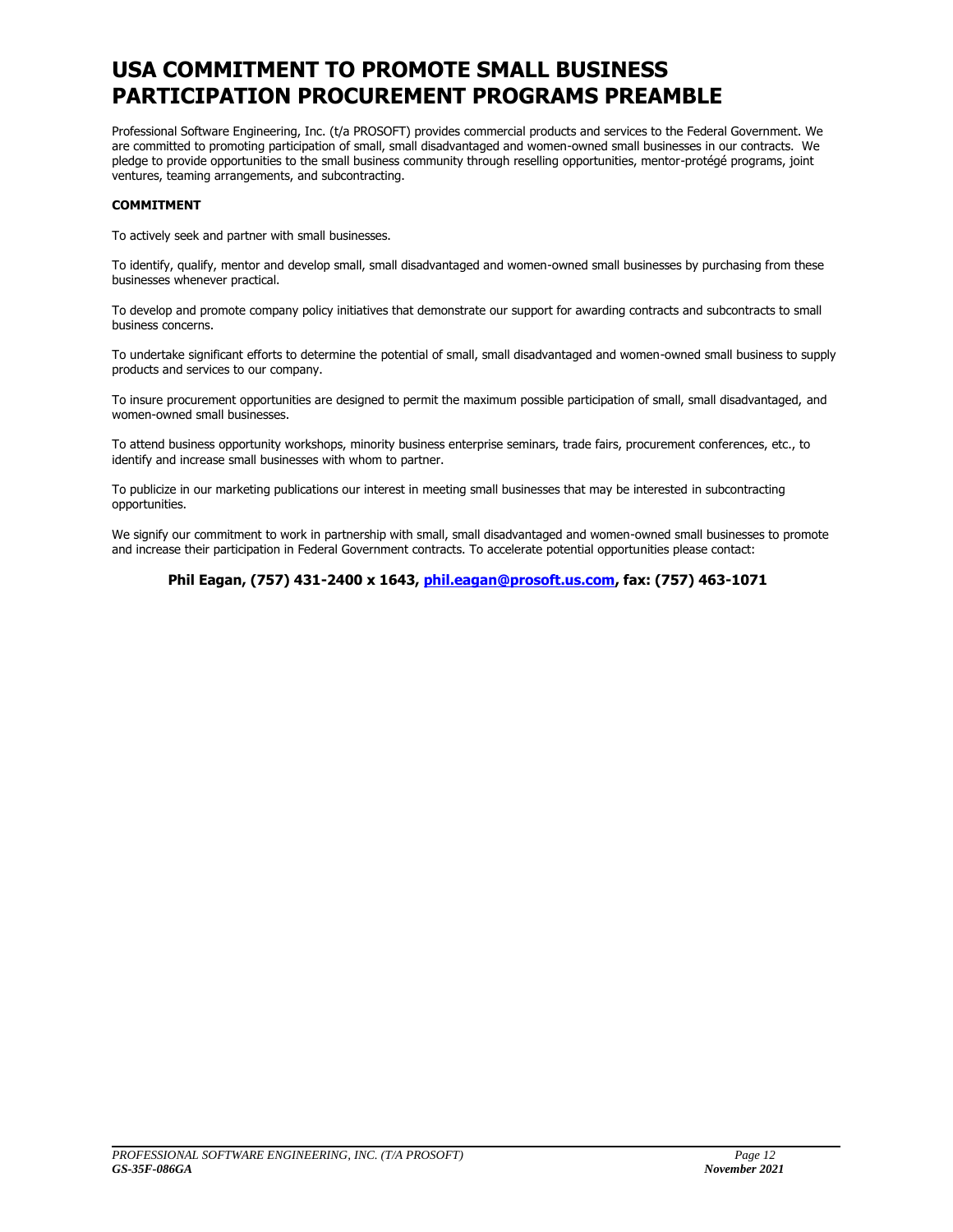### **BEST VALUE BLANKET PURCHASE AGREEMENT FEDERAL SUPPLY SCHEDULE (Insert Customer Name)**

In the spirit of the Federal Acquisition Streamlining Act (Agency) and **Professional Software Engineering, Inc. (t/a** PROSOFT) enter into a cooperative agreement to further reduce the administrative costs of acquiring commercial items from the General Services Administration (GSA) Federal Supply Schedule Contract **GS-35F-068GA**.

Federal Supply Schedule contract BPAs eliminate contracting and open market costs such as: search for sources; the development of technical documents, solicitations and the evaluation of offers. Teaming Arrangements are permitted with Federal Supply Schedule Contractors in accordance with Federal Acquisition Regulation (FAR) 9.6.

This BPA will further decrease costs, reduce paperwork, and save time by eliminating the need for repetitive, individual purchases from the schedule contract. The end result is to create a purchasing mechanism for the **Government that works better and costs less**.

#### **Signatures**

AGENCY DATE CONTRACTOR DATE

BPA NUMBER

#### **(CUSTOMER NAME) BLANKET PURCHASE AGREEMENT**

Pursuant to GSA Federal Supply Schedule Contract Number **GS-35F-068GA**, Blanket Purchase Agreements, the Contractor agrees to the following terms of a Blanket Purchase Agreement (BPA) EXCLUSIVELY WITH (Ordering Agency):

(1) The following contract items can be ordered under this BPA. All orders placed against this BPA are subject to the terms and conditions of the contract, except as noted below:

### **MODEL NUMBER/PART NUMBER \*SPECIAL BPA DISCOUNT/PRICE**

(2) Delivery:

 $\mathcal{L}=\mathcal{L}^{\mathcal{L}}$  , where  $\mathcal{L}^{\mathcal{L}}$ 

### **DESTINATION DELIVERY SCHEDULE/DATES**

(3) The Government estimates, but does not guarantee, that the volume of purchases through this agreement will be

(4) This BPA does not obligate any funds.

(5) This BPA expires on \_\_\_\_\_\_\_\_\_\_\_\_\_\_\_\_\_ or at the end of the contract period, whichever is earlier.

(6) The following office(s) is hereby authorized to place orders under this BPA:

### **OFFICE POINT OF CONTACT**

(7) Orders will be placed against this BPA via Electronic Data Interchange (EDI), FAX, or paper.

(8) Unless otherwise agreed to, all deliveries under this BPA must be accompanied by delivery tickets or sales slips that must contain the following information as a minimum:

### (a) Name of Contractor: **Professional Software Engineering, Inc. (t/a PROSOFT)**

- (b) Contract Number: **GS-35F-068GA**
- (c) BPA Number;
- (d) Model Number or National Stock Number (NSN);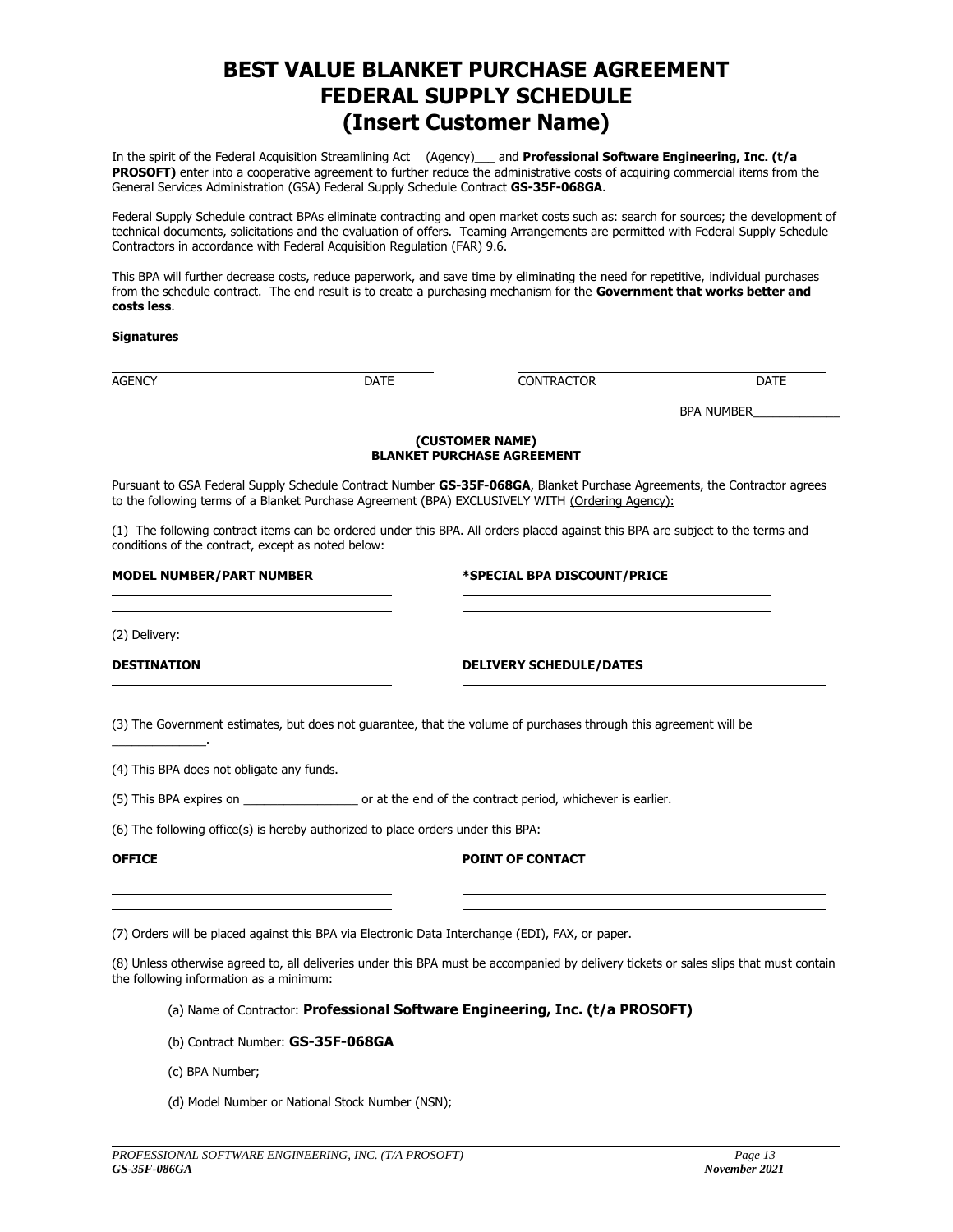- (e) Purchase Order Number;
- (f) Date of Purchase;

(g) Quantity, Unit Price, and Extension of Each Item (unit prices and extensions need not be shown when incompatible with the use of automated systems; provided, that the invoice is itemized to show the information); and

(h) Date of Shipment.

(9) The requirements of a proper invoice are specified in the Federal Supply Schedule contract. Invoices will be submitted to the address specified within the purchase order transmission issued against this BPA.

(10) The terms and conditions included in this BPA apply to all purchases made pursuant to it. In the event of an inconsistency between the provisions of this BPA and the Contractor's invoice, the provisions of this BPA will take precedence.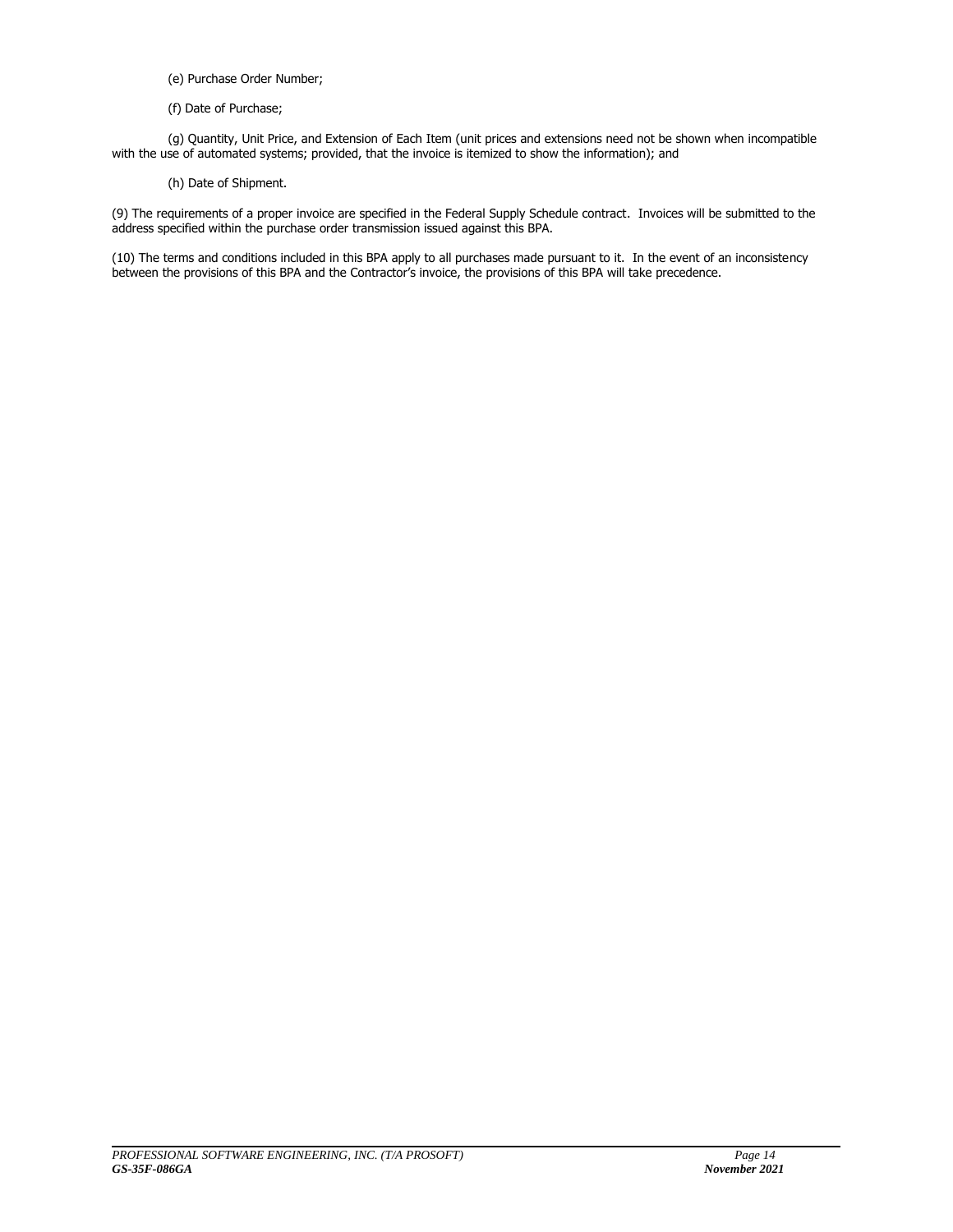### **BASIC GUIDELINES FOR USING "CONTRACTOR TEAM ARRANGEMENTS"**

Federal Supply Schedule Contractors may use "Contractor Team Arrangements" (see FAR 9.6) to provide solutions when responding to a customer agency requirements.

These Team Arrangements can be included under a Blanket Purchase Agreement (BPA). BPAs are permitted under all Federal Supply Schedule contracts.

Orders under a Team Arrangement are subject to terms and conditions or the Federal Supply Schedule Contract.

Participation in a Team Arrangement is limited to Federal Supply Schedule Contractors.

Customers should refer to FAR 9.6 for specific details on Team Arrangements.

Here is a general outline on how it works:

- The customer identifies their requirements.
- Federal Supply Schedule Contractors may individually meet the customers needs, or -
- Federal Supply Schedule Contractors may individually submit a Schedules "Team Solution" to meet the customer's requirement.
- Customers make a best value selection.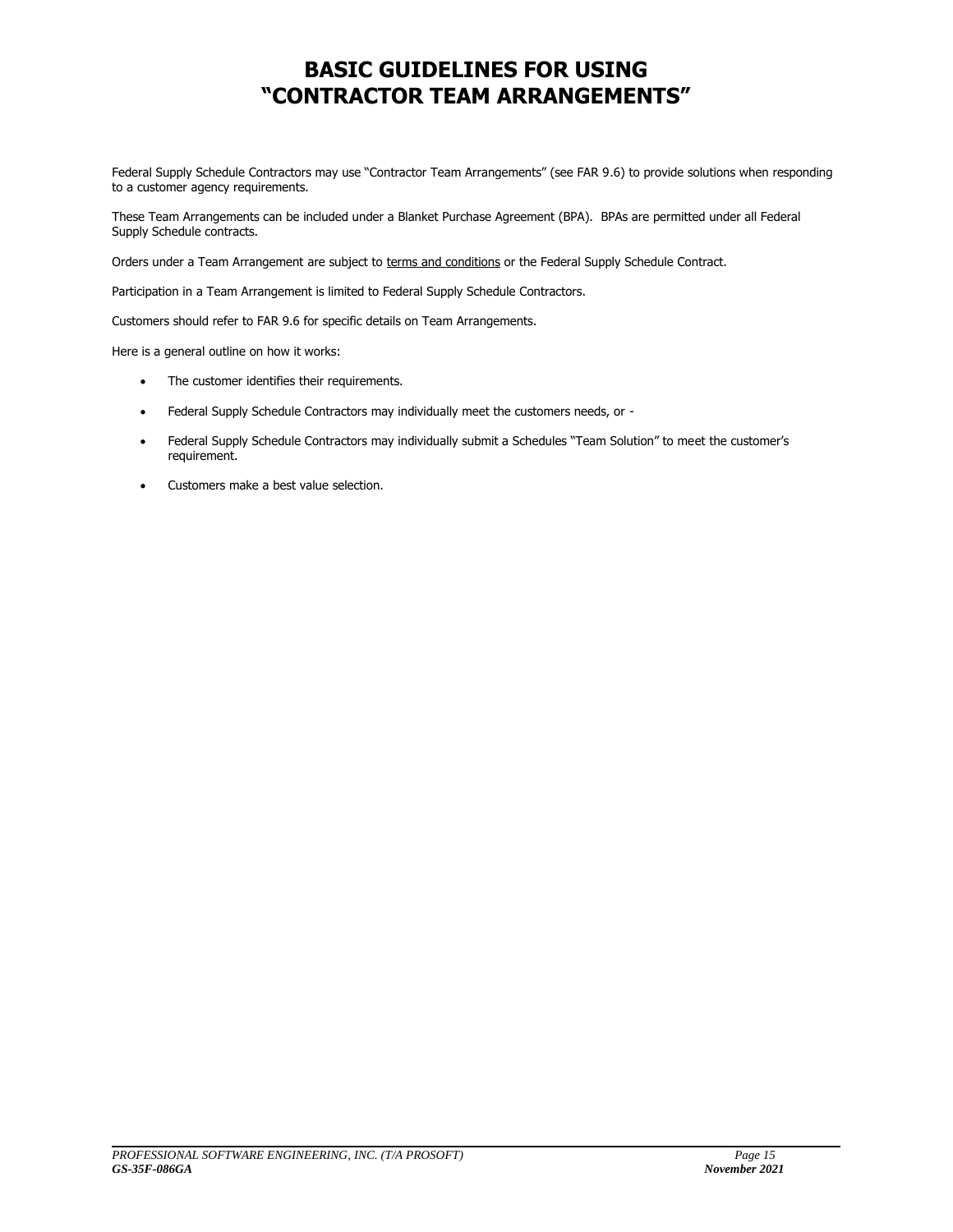### **PROSOFT Services Descriptions**

### **Innovative Technology Solutions**

Professional Software Engineering, Inc. (t/a PROSOFT) is an information technology and engineering services company with a reputation built on cost-effective, quality performance and over fifteen years record of outstanding customer satisfaction. Visit [www.PROSOFT.us.com](http://www.prosoft.us.com/) for more information.

### **CONNECTING PEOPLE AND TECHNOLOGY Communications Engineering**

PROSOFT offers a wide range of detailed technical / engineering solutions to meet your life cycle communications requirements. We offer complete communications engineering support, including site survey analysis and design, systems architecture analysis and design, cable plant installations, system integration and configuration, help desk, and maintenance support. We currently operate and maintain large complex communications networks for: Naval Undersea Warfare Center (NUWC), Joint Forces Command (JFCOM), Defense Information Systems Agency (DISA), Special Communications Requirements Branch (SCRB) and Marine Corps Distance Learning Program (MCDLP).

Our customers rely on us to provide communications engineering solutions that encompass the latest developments and technologies in the areas of:

- Windows 2000 / Windows NT / BackOffice
- > Microsoft, Cisco, and Fore Certified Engineers
- ▶ Gigabit-E and ATM Network Solutions
- $\triangleright$  Voice and Data switching Technologies
- $\triangleright$  Distance Learning Facility Design and Installations
- $\triangleright$  Video Teleconferencing (VTC) Design and Installations
- $\triangleright$  Structured Cable Distribution Systems
- $\triangleright$  Firewall Design and Configuration
- Information Assurance

### **EMPOWERING TRAINING WITH TECHNOLOGY Integrated Training Technologies**

PROSOFT offers a full spectrum of training products and services, including requirements analysis, multimedia courseware design and development, training effectiveness assessment, train-the-trainer instruction, distance learning program implementation support. Our teleconferencing experts provide equipment consultation and installation services, as well as one-on-one training for dynamic video conferencing and distance learning presentations. Our public use video conferencing suite provides an executive climate to conduct conferencing or training to worldwide locations 24 hours a day. Our experience includes:

- $\triangleright$  The Army Distance Learning Program (TADLP) Development and Implementation
- The Army Training System (TATS) Courseware Design and Development
- $\triangleright$  Army Modernization Training (AMT)
- $\triangleright$  Staff and Faculty Training
- > Standard Army Training System (SATS) Implementation and Support
- Distance Learning Implementation and Video Conferencing
- > IDEF Modeling and Application Development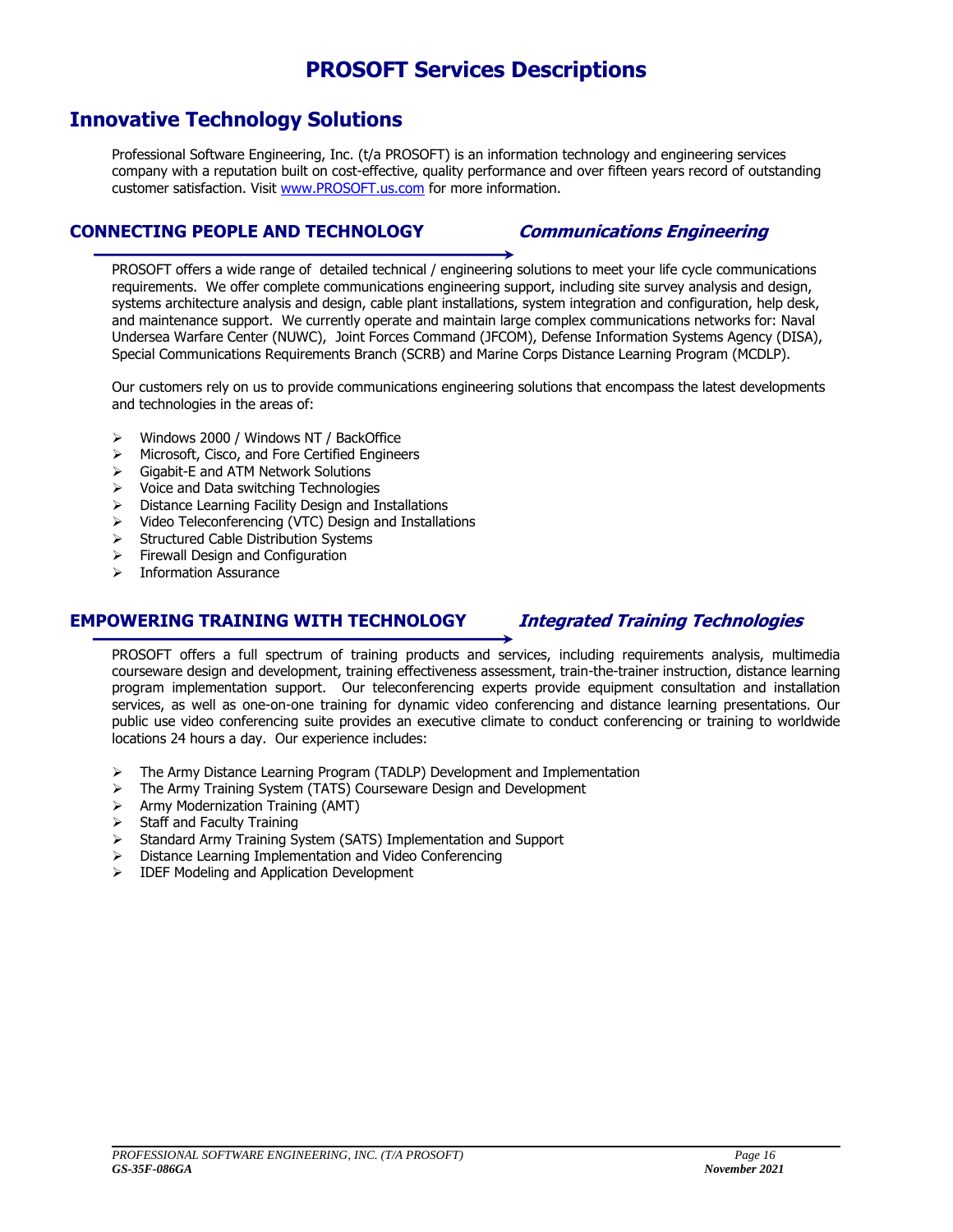### **CREATING INFORMATION SYSTEMS FOR RESULTS Information Engineering**

PROSOFT has extensive expertise developing integrated and stand-alone software systems. Our projects include sophisticated web-based, local and networked client/server applications that enable multiple operating systems to communicate through different protocols. Our specialties include database design, application development, user interface construction, and tactical software engineering.

We use a wealth of cutting-edge tools (Dreamweaver, Flash, Cold Fusion, Photoshop, to name a few) and expertise to develop web sites/pages, programs/applications, and back-end connectivity. Our system designs are crossbrowser/version compatible. Our applications include Visual Basic, Transact-SQL, SQL Server, and Oracle database resources. Our experience and expertise include:

- Web-Based Applications; Intranet/Internet/Xtranet
- $\triangleright$  System Security Configuration
- > Data Protection/SSL Encryption
- $\triangleright$  Structured Requirements Analysis
- $\triangleright$  Prototyping and Feasibility Studies
- Automated Information Management Systems
- $\triangleright$  System Documentation and Training
- $\triangleright$  Configuration Management
- > DII-COE Compliant Solutions
- $\triangleright$  Help Desk Information Center Operations

### **SUPPLYING PEOPLE WITH KNOWLEDGE Technical Training**

PROSOFT has courses specifically designed to enhance the capabilities of your workforce. Our training will empower your people, whether it deals with instructor training, group dynamics, training development, video conferencing, or distance learning. The United States Army Training Support Center (ATSC) has utilized PROSOFT expertise in the development and training phases of numerous traditional and distance learning courses. Our expertise in closing the gap of where you are and where you would like to be is only a GSA schedule away.

To help supply your people with the information, training, and knowledge to close the gap, PROSOFT offers the following courses:

- $\triangleright$  Systems Approach to Training (SAT)
- $\triangleright$  Automated Systems Approach to Training (ASAT)
- $\triangleright$  The Army Instructor Training Course (TAITC)
- Small Group Instructor Training Course (SGITC)
- Video Teletraining Instructor Training Course (VTTITC)
- Dynamics of Distance Learning Course (DDLC)
- $\triangleright$  Standard Army Training System (SATS)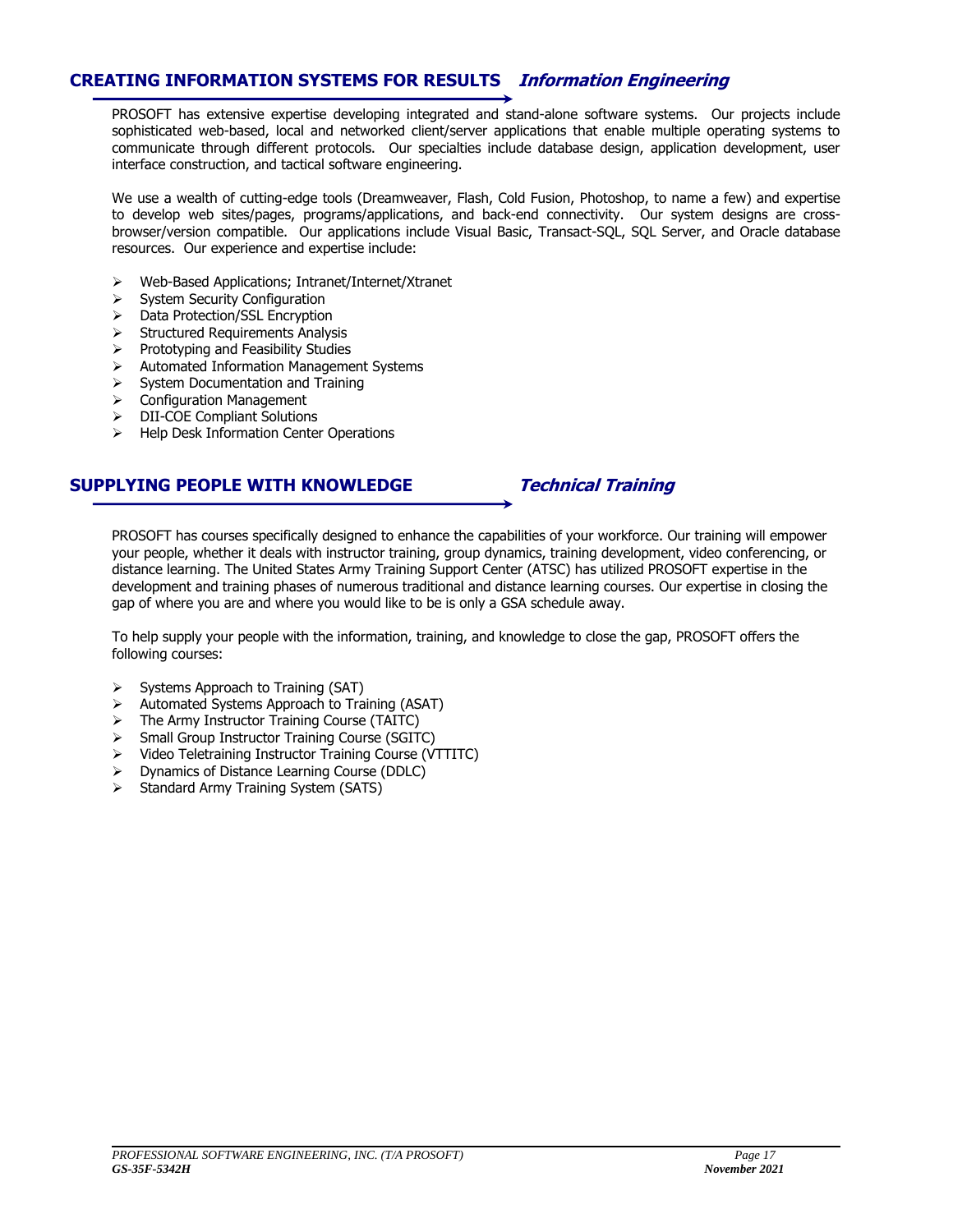### **PROSOFT Services Skill Category Descriptions**

### **1. Senior Manager**

Minimum General Experience: Ten or more years of experience in related field including seven years of supervisory or management experience. Should have experience as a Program Manager.

Functional Responsibility: The Senior Manager provides top-level leadership and generally supervises two or more programs/projects at multiple geographic sites. Formulates and enforces work standards; and solves complex technical, administrative, and management problems. Serves as top-level interface with Government management personnel. Provides verbal and written skills required at all management levels to maintain complete program control.

Education: Bachelors Degree in related field or equivalent experience. (Masters Degree preferred)

### **2. Program Manager**

Minimum General Experience: Eight or more years of experience in related field including five years of supervisory or management experience. Experience should include managing financial aspects of contracts.

Functional Responsibility: The Program Manager provides leadership and overall technical direction; formulates and enforces work standards; and solves complex technical, administrative, and management problems. Serves as the single authorized interface with Government management personnel. Provides verbal and written skills required at all management levels to maintain complete program control

Education: Bachelors Degree in related field or equivalent experience.

### **3. Project Manager**

Minimum General Experience: Six or more years of experience in related field including at least four years of supervisory experience.

Functional Responsibility: The Project Manager is responsible for all aspects of project performance and provides overall direction to all project activities and personnel. He formulates and enforces work standards, assigns project schedules, reviews work, supervises project personnel and communicates policies and organizational goals and objectives to all project personnel. Provides verbal and written skills required at all management levels to maintain complete project control.

Education: Bachelors Degree in related field or equivalent experience.

### **4. Principal Systems Engineer**

Minimum General Experience: Twelve years of technical experience performing requirements analysis and systems design for enterprise-wide or large-scale computer and information systems. Requires in-depth understanding of structured analysis and complex architecture design, concepts, and methods. Possesses state-of-the-art knowledge of the in open systems standards (e.g., OSI, ISO, OSE, TAFIM), design methodologies and tools such as entity relationships, data flow diagrams, IDEF1x, object oriented principles, and system engineering practices.

Functional Responsibility: Evaluates work flows, organizational processes and procedures and develops enterprise-wide or large-scale computer/information management system solutions. Designs architecture to include the software, hardware, and communications to support the total requirement. Provides for present and future cross-functional requirements and interfaces. Ensures systems are compliant and compatible with open systems architecture standards. Provides Team Leadership and establishes technical responsibilities of team members.

Education: Bachelor's Degree or equivalent in Computer Science, Engineering, or related field. (Master's Degree preferred).

### **5. Senior Systems Engineer**

Minimum General Experience: Ten or more years of technical experience performing requirements analysis and systems design for enterprise-wide or large-scale computer and information systems. Requires in-depth understanding of structured analysis and complex architecture design, concepts, and methods. Possesses state-of-the-art knowledge of the in open systems standards (e.g., OSI, ISO, OSE, TAFIM), design methodologies and tools such as entity relationships, data flow diagrams, IDEF1x, object oriented principles, and system engineering practices.

Functional Responsibility: Evaluates work flows, organizational processes and procedures and develops enterprise-wide or large-scale computer/information management system solutions. Designs architecture to include the software, hardware, and communications to support the total requirement. Provides for present and future cross-functional requirements and interfaces. Ensures systems are compliant and compatible with open systems architecture standards. May provide daily supervision to project staff.

Education: Bachelor's Degree or equivalent in Computer Science, Engineering, or related field. (Master's Degree preferred)

### **6. Senior Systems Analyst**

Minimum General Experience: More than eight years of technical experience analyzing and designing computer systems. Possesses knowledge of current storage and retrieval methods and demonstrated ability to formulate and develop specifications and requirements for computer programmers to use in coding, testing, and debugging computer programs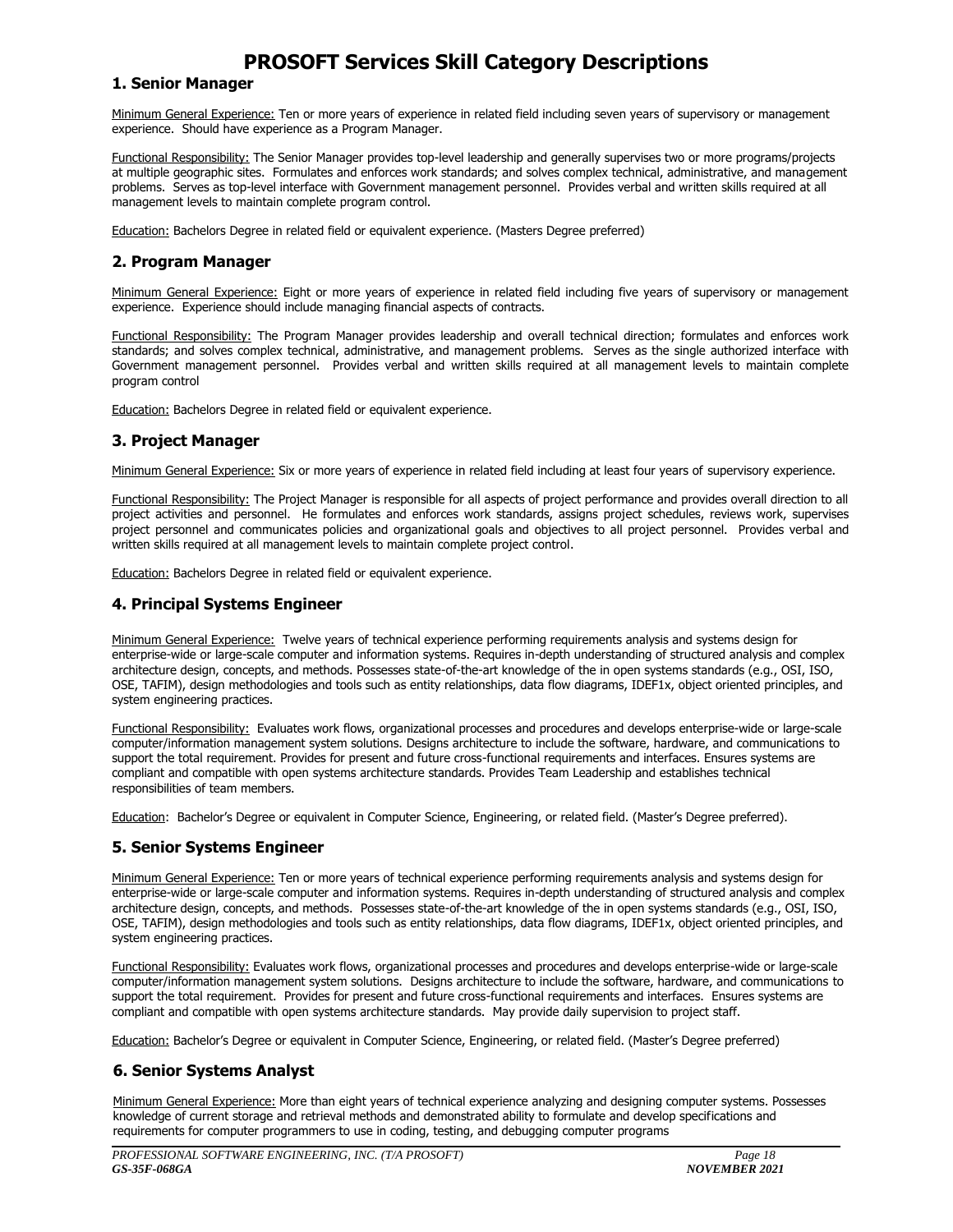Functional Responsibility: Provides technical direction for personnel performing system and software development tasks including the review of products for quality. Coordinates with Project Manager to ensure problem solution and customer satisfaction. Makes recommendations for approval of major computer system installations. Prepare milestone status reports and presentations on system concepts. Provides daily supervision to supporting analysts and technicians.

Education: B. S. In computer science or related field or equivalent years of experience.

### **7. Systems Analyst**

Minimum General Experience: Five years technical experience analyzing and supporting the design of computer systems.

Functional Responsibility: Analyzes user interfaces, workload and computer usage, outside system interfaces, downtime, system modifications, upgrades, and information to be processed. Defines problems and develops system requirements.

Education: Bachelors Degree in related field or equivalent experience.

### **8. Senior Programmer**

Minimum General Experience: Eight or more years experience within the software industry. Possesses detailed knowledge of software design and attendant programs. Is familiar with Computer aided Software Engineering (CASE) Tools. Possesses knowledge of system and database management concepts. Is expert in one or more programming languages such as C++ or COBOL.

Functional Responsibility: Provides advanced programming services for a variety of specific systems and business, military, scientific, or commercial applications. Participates at all levels in systems analysis, design definition, software development, systems test, implementation, and maintenance. Analyzes coding problems and develops improvements to procedures. Exercises independent judgment. May supervise subordinate programming staff.

**Education:** Bachelors Degree in Computer Science

### **9. Programmer**

Minimum General Experience: Over four years of general experience within the software industry. One to three years of technical experience designing and programming in advanced programming languages. Competent in analyzing functional business applications and design specifications for functional activities. Possesses knowledge of computer equipment and the ability to develop software to satisfy design objectives. Requires competence in analysis and design of system applications. Possesses knowledge of system and database management concepts and the use of programming languages such as C++ and COBOL. Possesses knowledge of state-of-the-art software/database engineering methodologies, CASE tools, and design techniques, as well as applicable software/database standards.

Functional Responsibility: Develops block diagrams and logic flow charts. Translates detailed design into computer software. Supports testing, debugging, and refining the computer software to produce the required product. Prepares program-level and user-level documentation. Enhances software to reduce operating time or improve efficiency.

Education: Bachelors Degree in Computer Science or equivalent experience

### **10. Junior Programmer**

Minimum General Experience: Zero to three years experience within the software industry.

Functional Responsibility: Performs elementary programming tasks which closely follow patterns of previously completed projects. Under supervision performs system analysis and program design, develops and tests software, prepares system documentation and specifications, and maintains existing software.

**Education: Associates Degree in Computer Science or equivalent experience.**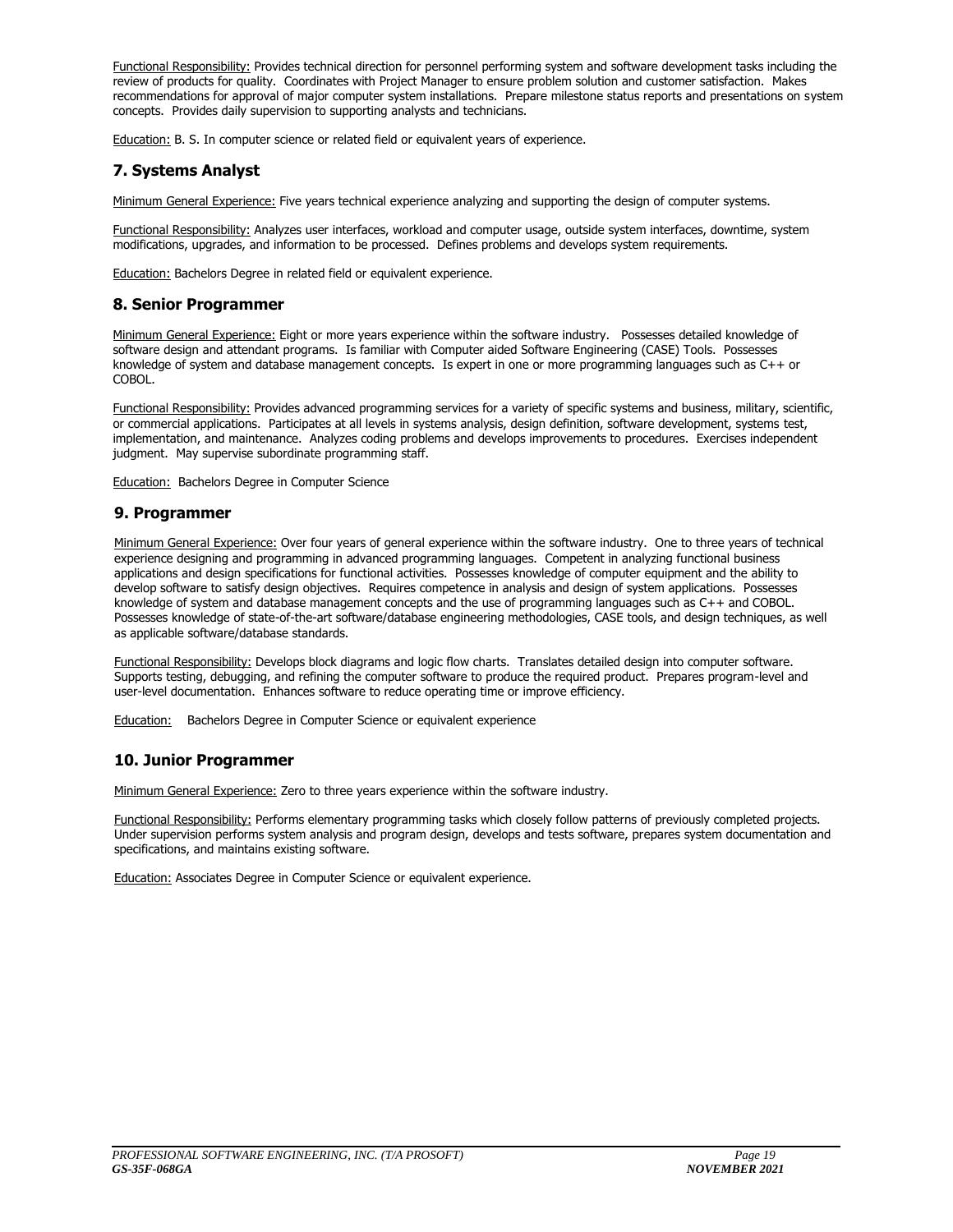### **11. Computer Training Specialist**

Minimum General Experience: Three to five years of experience developing and conducting courses to educate technical and nontechnical personnel in computer technology fields. Competence preparing curriculum and teaching documents such as lesson plans, training manuals, and computer based training materials. Capable of operating multimedia and distance learning equipment.

Functional Responsibility: Collects, organizes, and composes training materials. Conducts training courses and seminars. May provide one-on-one coaching and assistance, as well as assisting with automated training materials or computer-based training (CBT).

**Education: Bachelors Degree or equivalent** 

### **12. Senior Database Administrator**

Minimum General Experience: Five years experience in database design and development for large-scale access, queries, and storage. Experience in connecting database to external applications, web interfaces, and client tools. Has knowledge of current and emerging database tools, strategies, and technologies. Has minimum of 2 years demonstrated experience with specialized tools such as Oracle or MS SQL Server, Transact-SQL, MS Access, etc.

Functional Responsibility: Designs database table structure and columns, programs key or identifier data elements. Organizes and formats data for efficient query and storage processes. Codes stored procedures or database hooks to access and submit data to a database from applications, web pages, or client tools. Administers and manages data using server management tools and performs modifications as necessary and plans for database scalability.

Education: Bachelor's Degree in Computer Science or equivalent experience.

### **13. Instructional Technologist**

Minimum General Experience: Eight or more years of experience designing and developing education and training materials in a variety of technical and functional areas. Experienced with the Instructional Systems Design (ISD) process and the Systems Approach to Training (SAT). Thoroughly knowledgeable with distance learning procedures and course design. Possesses state-of-theart knowledge of educational and training technology. Should have experience with authoring software, (i.e. Toolbook, Designers Edge, Icon Author).

Functional Responsibility: Designs and develops state-of-the-art training and training support materials using the SAT and ISD processes. Selects intermediate and terminal training objectives and develops recommendations for the most appropriate methods to conduct the training. May supervise Computer Training Specialists in course design and development.

Education: Bachelor's Degree in appropriate field (Education preferred) or equivalent experience.

### **14. Senior Training Analyst**

Minimum General Experience: Eight or more years experience in analyzing and developing training requirements and designing training programs. Four or more years of experience in the specified functional area.

Functional Responsibility: Subject Matter Expert who analyzes user needs to determine training requirements as they apply to the systems in question. Works with technical experts and instructional technologists to incorporate the training solution into new or existing training programs. May provide life-cycle support for resulting training systems or programs. Supervises training development staff.

Education: Bachelor's Degree in functional area. (Master's preferred)

### **15. Training Analyst**

Minimum General Experience: Four or more years experience in analyzing and developing training requirements and designing training programs. Two or more years of experience in the specified functional area.

Functional Responsibility: Subject Matter Expert who analyzes user needs to determine training requirements as they apply to the systems in question. Works with technical experts and instructional technologists to incorporate the training solution into new or existing training programs. May provide life-cycle support for resulting training systems or programs.

Education: Bachelor's Degree in functional area or equivalent experience.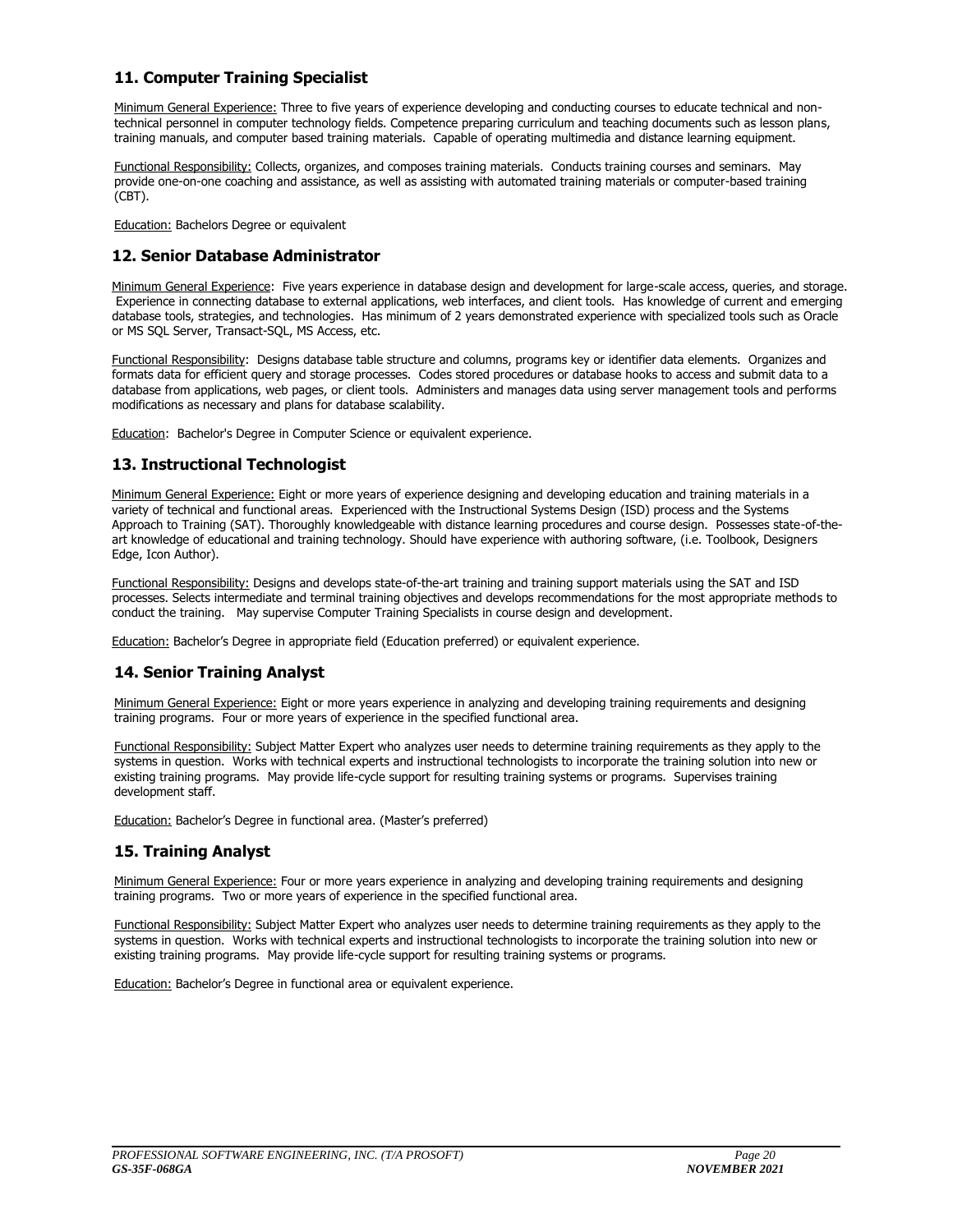### **16. Documentation Specialist**

Minimum General Experience: Three or more years of related experience.

Functional Responsibility: Supports documentation activities such as technical writing, illustrating, editing, proofreading, production, and quality control required for the preparation of technical documents, on-line help, and other interactive documentation.

Education: Bachelor's Degree, English preferred, or equivalent experience.

### **17. Senior Military Analyst**

Minimum General Experience: Ten or more years of related military work experience researching and analyzing issues associated with National Military Strategy; Army, Navy, Air Force or Marine Corps doctrine; Joint and Combined doctrine; new operational concepts; emerging military technologies; warfighting experiments; test and evaluation; or threat assessments. Four or more years of experience in the specified functional area.

Functional Responsibility: The Senior Military Analyst will act as the Subject Matter Expert who provides research and analytical support for Army, Navy, Air Force and Marine Corps Transformation and Modernization initiatives, emerging doctrine and tactics, future warfighting concepts and strategic plans, or new systems acquisition and fielding.

Education: Bachelor's Degree in any field or equivalent experience (Masters preferred).

### **18. Military Analyst**

Minimum General Experience: Six or more years of related military work experience researching and analyzing issues associated with National Military Strategy; Army, Navy, Air Force or Marine Corps doctrine; Joint and Combined doctrine; new operational concepts; emerging military technologies; warfighting experiments; test and evaluation; or threat assessments. Two or more years of experience in the specified functional area.

Functional Responsibility: The Military Analyst will act as the Subject Matter Expert who provides research and analytical support for Army, Navy, Air Force and Marine Corps Transformation and Modernization initiatives, emerging doctrine and tactics, future warfighting concepts and strategic plans, or new systems acquisition and fielding.

Education: Bachelor's Degree in any field or equivalent experience.

### **19. Principal Enterprise Engineer**

Minimum General Experience: Ten years experience in overseeing integration of network management processes on an enterprise basis. Responsible for the installation, configuration, operation, and maintenance of the full spectrum of network management tools throughout a large-scale enterprise network. Thoroughly experienced in system administration, troubleshooting, distributed monitoring, framework, inventory, remote control.

Functional Responsibility: The Principal Enterprise Engineer oversees the deployment and enterprise-wide integration of all network management tools.

Education: Bachelor's Degree in technical field, or four years additional experience without a degree.

### **20. Senior Enterprise Engineer**

Minimum General Experience: Six years experience in overseeing integration of network management processes on an enterprise basis. Responsible for the installation, configuration, operation, and maintenance of the full spectrum of network management tools throughout a large-scale enterprise network. Thoroughly experienced in system administration, troubleshooting, distributed monitoring, framework, inventory, remote control.

Functional Responsibility: The Senior Enterprise Engineer facilitates the deployment and enterprise-wide integration of all network management tools.

Education: Bachelor's Degree in technical field, or four years additional experience without a degree.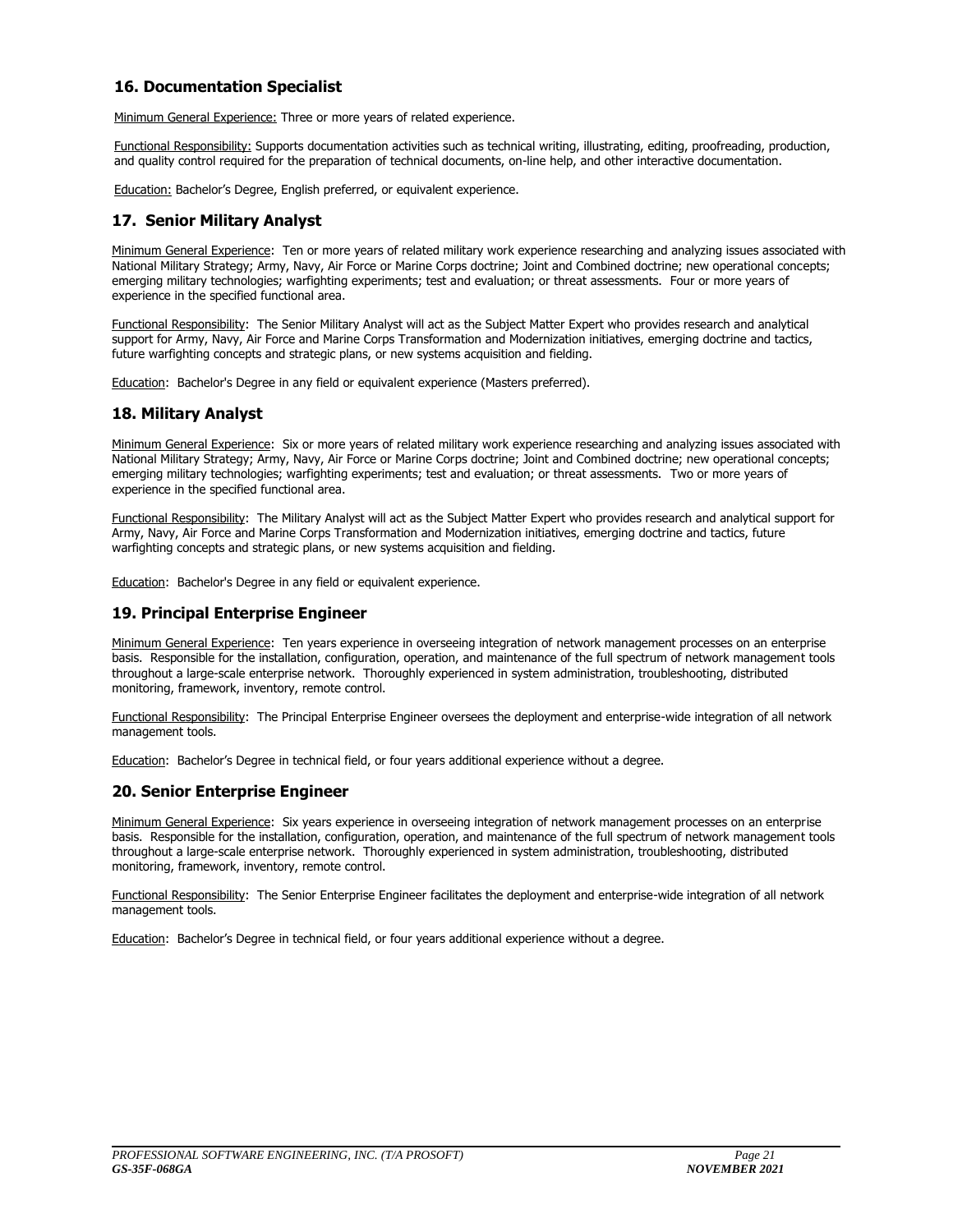### **21. Senior Telecommunications Engineer**

Minimum General Experience: Eight or more years of experience in the telecommunications field. At least two vears of experience with data communications to include software/hardware design, working knowledge of the internet, Host Protocols, Local, Wide, and Metropolitan Area Networks. Demonstrated abilities in data analysis and network documentation, working knowledge of TCP/IP, router configuration techniques, FDDI, and Ethernet.

Functional Responsibility: Applies state-of-the-art knowledge to determine requirements and design telecommunications and networked computer information systems. Provides general supervision to system installation staff.

Education: Bachelor's Degree in Electrical Engineering or equivalent experience

### **22. Telephone Engineer**

Minimum General Experience: Four years or more of relevant telephone engineering experience. Working knowledge of current telephony applications. Supervisory experience required. Specific experience private and public exchanges, main and intermediate distribution systems, and general traffic and telephone network analysis or design.

Functional Responsibility: Applies state-of-the-art knowledge to determine requirements and design computer driven telephone systems. Provides general supervision to system installation staff.

**Education:** Bachelor's Degree in Electrical Engineering or equivalent experience

### **23. Tele-video Engineer**

Minimum General Experience: Four or more years of tele-video engineering experience including supervisory experience in video control and distributed systems. Working knowledge of state-of-the-art equipment including familiarization with full motion NCTS composite and non-composite analog, video and audio distribution systems, (red, green, blue (RGB), site design, video teleconferencing, and human factors engineering.

Functional Responsibility: Applies state-of-the-art knowledge to determine requirements and design video teleconferencing and distance learning systems. Provides general supervision to system installation staff.

Education: Bachelor's Degree in Electrical Engineering or equivalent experience

### **24. Installation Supervisor**

Minimum General Experience: Minimum of six years recent installation experience in classified and/or unclassified data communications cabling (coaxial and fiber optic). Current Building Industry Consulting Service International (BICSI) Telecommunications Cable Installer or equivalent certificate may be substituted for two years of the required experience. Must be currently trained and certified to work with asbestos materials, in accordance with Environmental Protection Agency's standards.

Functional Responsibility: The Installation Supervisor is responsible for supervision of installation of both cable and fiber optic (e.g. reading and interpreting blue prints, sketches, wiring diagrams, terminating fiber optic cables, and experienced in the operation of a Time Domain Reflectometer for copper and fiber optic conductors.

Education: High School diploma, or GED certificate required.

### **25. Senior Telecommunications Technician**

Minimum General Experience: Six or more years experience with telephony techniques to include design, switching, call routing, voice mail programming, maintenance, and testing procedures. Experience with fiber optic termination, operation, design, connectorization, and fusion splicing. At least two years experience with network operation and troubleshooting, installation of network equipment, and network wiring techniques.

Functional Responsibility: Assists in the design of networked telecommunications systems. Terminates and tests fiber optic cable. Supervises installation of telecommunications systems and networks. Performs Quality Insurance inspections.

Education: High school diploma or GED certificate required.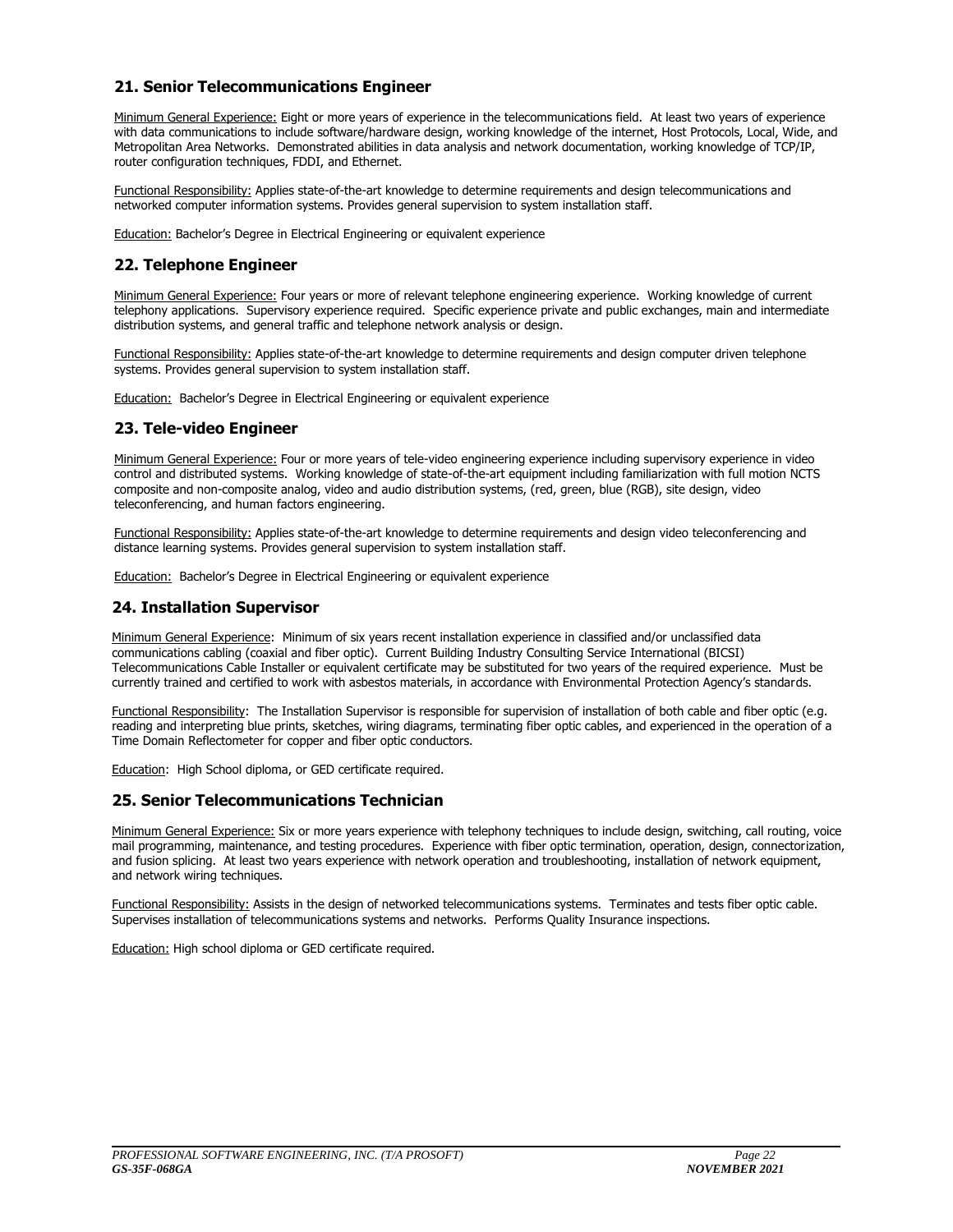### **26. Telecommunications Technician**

Minimum General Experience: Four or more years experience with telephony techniques to include design, switching, call routing, voice mail programming, maintenance, and testing procedures. Experience with fiber optic termination, operation, design, connectorization, and fusion splicing. At least two years experience with network operation and troubleshooting, installation of network equipment, and network wiring techniques.

Functional Responsibility: Assists in the design of networked telecommunications systems. Terminates and tests fiber optic cable. Installs and maintains telecommunications systems and networks. Programs voice mail systems and computerized switchboards. May supervise cable installation teams and subordinate technicians.

Education: High school diploma or GED certificate required.

### **27. Communication Systems Analyst**

Minimum General Experience: Three years or more experience in designing or maintaining communications systems hardware or software. Experience includes planning and installing Local Area Networks (LANs) and connecting them to large public data networks and analyzing communications system requirements and performance characteristics.

Functional Responsibility: Analyzes telecommunication systems and network to ensure optimal performance. Tunes, designs, installs, and administers data networks.

Education: Bachelor's Degree in Computer Science or Electrical Engineering or equivalent experience.

### **28. Communications Specialist**

Minimum General Experience: Five or more years of general experience in the communications industry including research, system analysis, concept and system design, problem resolution. Experience must include both Local area and Long-Haul Networks and Internet and host connection protocols.

Functional Responsibility: Develops and interprets communication system hardware and software requirements. Performs market research and evaluates state-of-the-art communications technologies.

Education: Bachelor's Degree in Computer Science or Electrical Engineering or related experience.

### **29. Senior Network Integration Engineer**

Minimum General Experience: Eight or more years professional experience with local and wide area networks. Formal certification by a major network vendor.

Functional Responsibility: Analyzes requirements and designs, installs, configures, implements, and supports network infrastructure, Local; and Wide Area Network operating systems and computer data exchange requirements. Analyzes and evaluates network performance, tunes as required. Consults with customers and non-technical sources on problems that are complex in nature and acts as task leader providing technical direction to supporting professional and technical staff.

Education: Bachelor's Degree in Computer Science or related field or equivalent experience.

### **30. Network Engineer**

Minimum General Experience: Four years professional experience with local and wide area networks. Formal certification by a major network vendor.

Functional Responsibility: Installs, configures, implements, and supports network infrastructure, LAN/WAN operating systems and computer data exchange requirements. Analyzes and evaluates network performance, tunes as required. Reviews work and installation progress for accuracy, adherence to network design, and conformance to telecommunications standards. Consults with customers and non-technical personnel as required.

Education: Bachelor's Degree in Computer Science or related field or equivalent experience.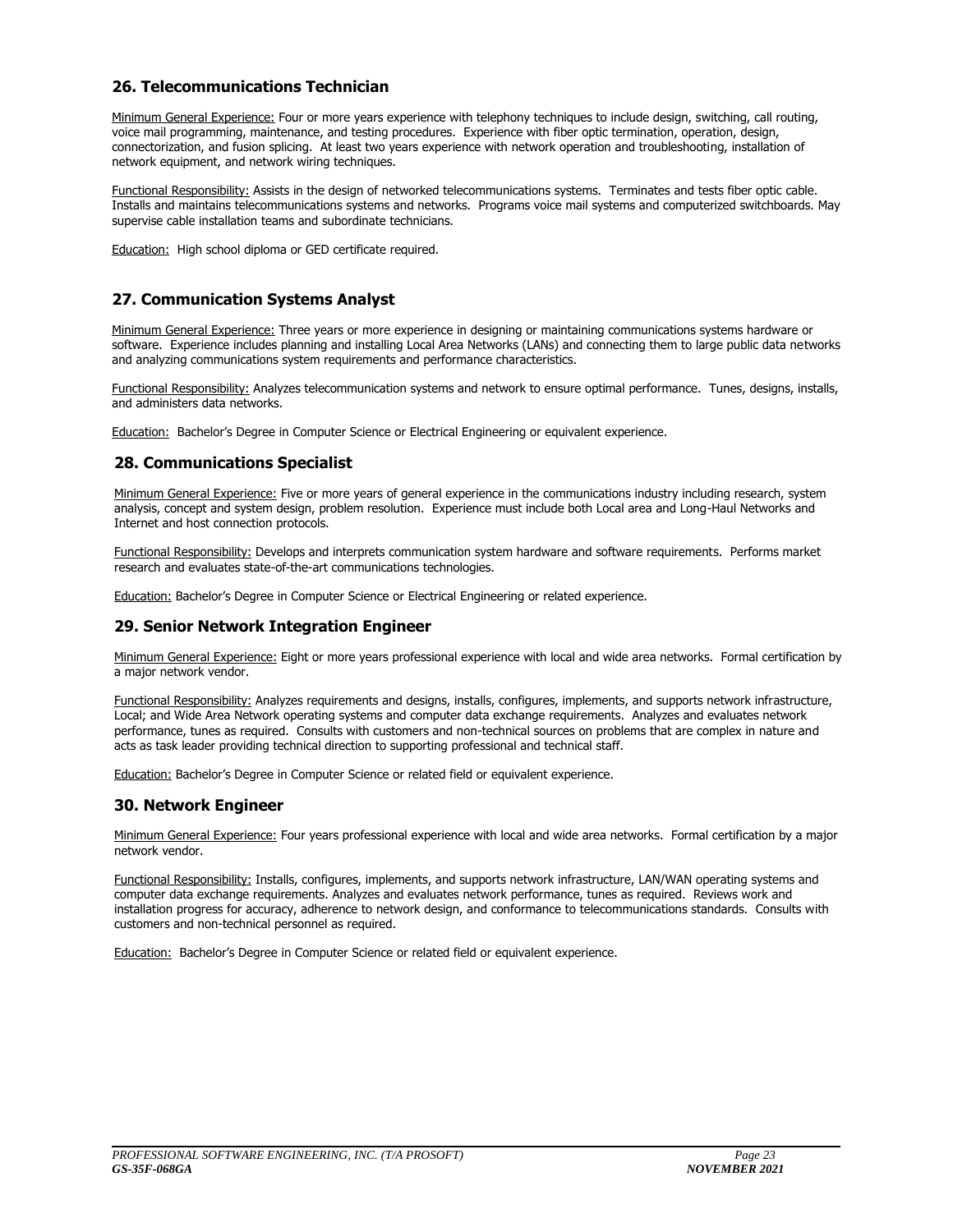### **31. Network Administrator/Analyst**

Minimum General Experience: Four years of experience managing local, metro, and/or wide area networks. Competent in the acquisition and management of communication hardware and software and in operating and maintaining LAN/MAN/WAN and other network related equipment. Formal certification by a major network vendor. Possesses knowledge of network and computer hardware and software such as bridges, routers, gateways, and modems; network operating systems such as Windows NT, NetWare, and Banyan Vines; protocols such as TCP/IP, X.25, X.400, and X.500; and technologies such as ATM, frame relay, and FDDI.

Functional Responsibility: Provides technical leadership in the integration and testing of large-scale computer integrated networks. Designs and optimizes network topologies and site configurations. Plans installations, transitions, and cutovers of network components, network operating systems, and capabilities. Oversees network control center. Supervises installation and maintenance of network components. Optimizes network costs and performance, accounting, fault, and security management. Coordinates network requirements with users and sites.

Education: Associates Degree or ADP certification, (Microsoft Certified Systems Administrator (MCSA) and Novell Certified Network Administrator (CNA)).

### **32. Electronics Technician V**

Minimum General Experience: Five years of work related experience in electrical/electronic telecommunications systems. Experience includes network operations and troubleshooting, installation of network equipment, network cabling techniques, network configuration and control procedures as well as fiber optic cable termination, operation, design, connectorization, and fusion splicing. Telephony technologies to include design, switching, call routing, voice mail programming, maintenance, and testing procedures.

Functional Responsibility: Installs, troubleshoots, repairs, and maintains networked telecommunications and computer systems. Supervise subordinate technicians.

Education: High School diploma or GED certificate required.

### **33. Electronics Technician IV**

Minimum General Experience: Four years of work related experience in electrical/electronic telecommunications systems. Experience includes network operations and troubleshooting, installation of network equipment, network cabling techniques, telephone wiring and troubleshooting skills, and voice mail programming skills. Fiber optic cable termination, splicing, connectorization, troubleshooting and theory of operations. Telephony technologies to include design, switching, call routing, maintenance, and testing procedures.

Functional Responsibility: Supports installation, troubleshooting, repairing, and maintaining networked telecommunications and computer systems. May supervise cable-laying procedures.

Education: High School diploma or GED certificate required.

### **34. Electronics Technician III**

Minimum General Experience: Three years of work related experience including telephone wiring and troubleshooting skills, network troubleshooting skills and techniques, fiber optic cable termination, splicing, connectorization, troubleshooting, and theory of operation, and basic voice mail system programming.

Functional Responsibility: Supports installation, troubleshooting, repairing, and maintaining networked telecommunications and computer systems. May supervise cable-laying procedures.

Education: High School diploma or GED certificate required.

### **35. Senior Engineering Technician**

Minimum General Experience: Four years technical experience in mechanical, electrical, or electronics systems. Requires competence in the preparation of original technical documentation involving the operation, maintenance, and repair of mechanical, electrical, or electronic equipment and systems.

Functional Responsibility: The Senior Engineering Technician applies advanced technical knowledge to solve complex problems. Prepares engineering change documentation, integration/installation plans, and system testing plans.

Education: High School diploma, or GED certificate required.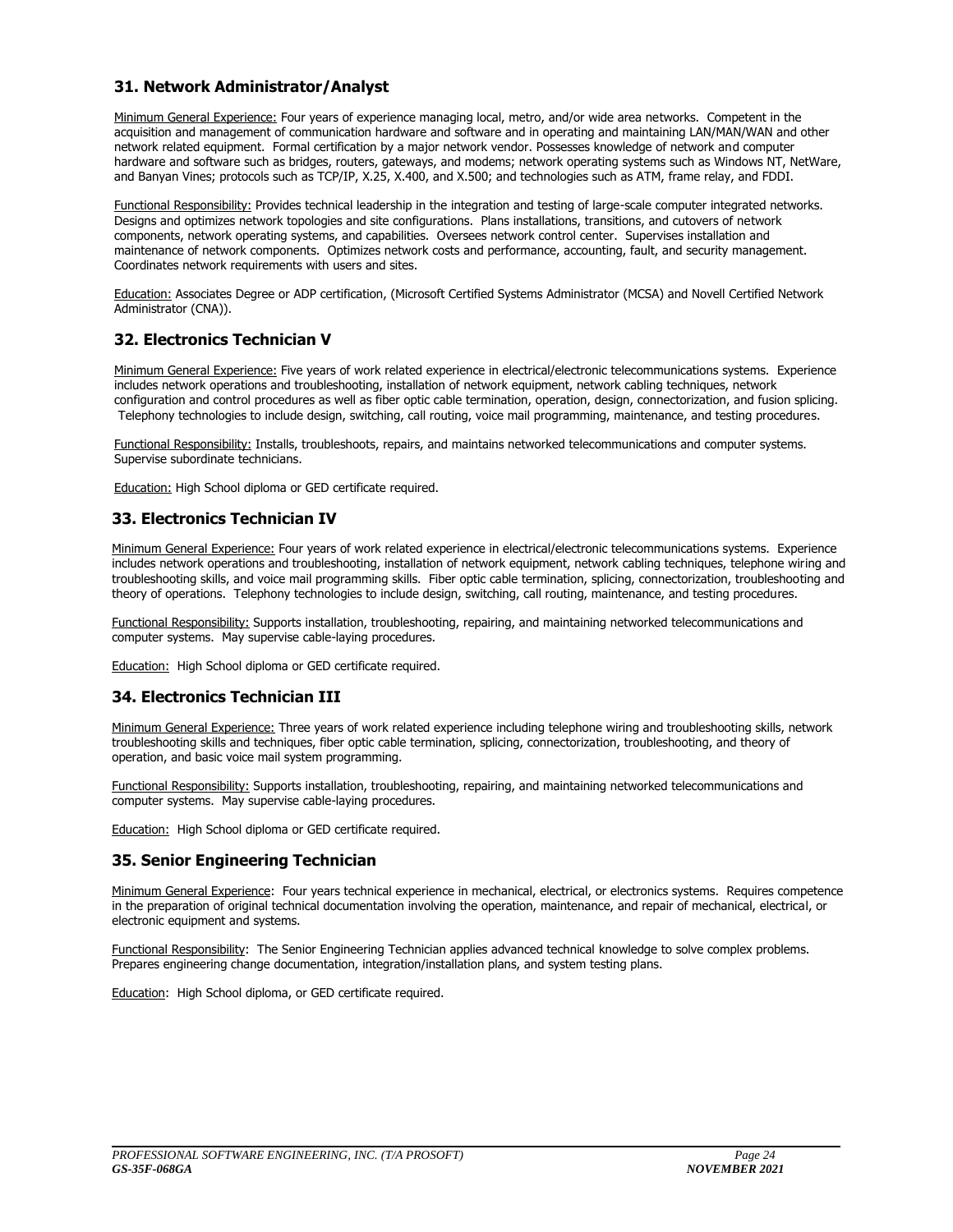### **36. Engineering Technician**

Minimum General Experience: Two years technical experience in mechanical, electrical, or electronics systems. Familiarity in the preparation of original technical documentation involving the operation, maintenance, and repair of mechanical, electrical, or electronic equipment or systems.

Functional Responsibility: The Engineering Technician applies technical knowledge to solve engineering problems. Prepares engineering change documentation, integration/installation plans, and system testing plans.

Education: High School diploma, or GED certificate required.

### **37. Senior Help Desk Analyst**

Minimum General Experience: Three or more years experience operating a PC-based Help Desk, Call Screening Center including one or more years of supervisory experience. Two or more years experience working with Microsoft Office, Corel Office, Windows 95, Windows NT or comparable products. Three or more years experience with personnel computer communication products including network protocols. Two or more years experience with Internet browsers.

Functional Responsibility: Supervises Help Desk Call Screening Center. Responds to telephonic, faxed, e-mail, or walk-in requests for assistance. Ensures automated Help Desk Log is maintained and monitors status of open requests. Maintains Help Desk metrics and provides performance reports as tasked.

Education: Bachelors Degree in Computer Science or equivalent experience

### **38. Intermediate Help Desk Technician**

Minimum General Experience: Three or more years experience operating a PC-based Help Desk, Call Screening Center. Two or more years experience working with Microsoft Office, Corel Office, Windows 95, Windows NT or comparable products. Two or more years experience with personnel computer communication products including network protocols. Two or more years experience with Internet browsers.

Functional Responsibility: Responds to telephonic, faxed, e-mail, or walk-in requests for assistance.

Education: High School diploma or GED certificate required.

### **39. Help Desk Technician**

Minimum General Experience: Two or more years experience operating a PC-based Help Desk, Call Screening Center. One or more years experience working with Microsoft Office, Corel Office, Windows 95, Windows NT or comparable products. One or more years experience with personnel computer communication products including network protocols. One or more years experience with Internet browsers.

Functional Responsibility: Responds to telephonic, faxed, e-mail, or walk-in requests for assistance.

Education: High School diploma or GED certificate required.

### **40. Administrative Assistant**

Minimum General Experience: Three to five years of administrative experience within the industry.

Functional Responsibility: Works under minimum supervision in performing administrative and/or financial tasks of a highly specialized nature to develop, administer, and support project activities. On occasion uses independent judgment and initiative in resolving problem. May supervise subordinate clerical personnel.

Education: High School diploma or GED certificate required.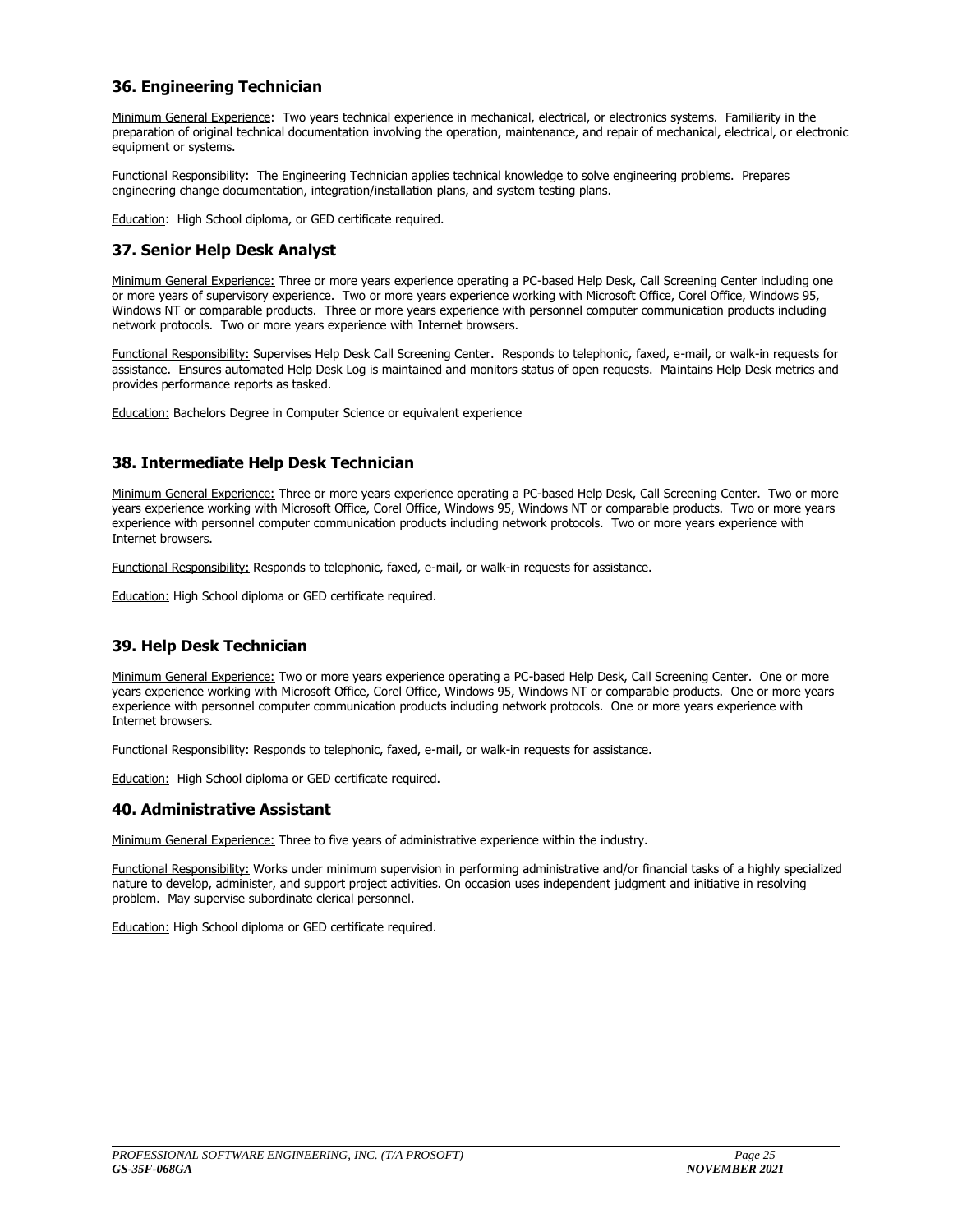### **41. Technical Illustrator**

Minimum General Experience: Four or more years experience in graphic arts and technical drawing. Two or more years experience with AutoCAD and computer graphics packages.

Functional Responsibility: Creates overall graphic design, artwork, technical drawings and layout for all types of documentation, including on-line help and other interactive documentation, for Internet and World Wide Web documents. Demonstrates creativity and resourcefulness and the regular use of independent judgment when interfacing with customers and members of the technical staff. Use analytic skills and automated tools to resolve complex design problems.

Education: Associates Degree or completion of a technical school in a related area or equivalent experience.

### **42. Word Processor III**

Minimum General Experience: Two or more years of experience within the industry.

Functional Responsibility: Works under general supervision in performing moderately complex administrative and word processing duties. Transforms rough draft documents provided by the technical staff into error free final products meeting customer specifications. May greet visitors and perform receptionist duties as necessary.

Education: High School diploma or GED certificate required.

### **43. Cost Analyst**

Minimum General Experience: Three to five years of experience providing functional financial analysis in support of information resource management. Competent in evaluating, developing, and projecting the costs of alternative ways to accomplish functional objective. Knowledgeable in performing economic analyses as they apply to telecommunications and information management systems.

Functional Responsibility: States costs and risks as a net change to the functional baseline cost, and projects the cost of doing business now and in the future. Provides technical and financial justifications obtained by collecting information relevant to the decision and displaying that information in standard formats. May also be responsible for financial analysis and cost accounting.

Education: Bachelor's Degree in Accounting or related field or equivalent experience.

### **44. Functional Area Expert**

Minimum General Experience: Must possess at least eight years of general experience, at least six years in the designated functional area.

Functional Responsibility: Applies analytical skills to support process improvement, specialized studies, and definition of requirements. Typical duties include analysis, planning, developing requirements documents, building functional models, developing procedures, developing functional architectures, and other related management and technical duties. Requires expertise in specialty area.

Education: Alternate qualifications include a) substitution of a Bachelors degree for two years of general or specialized experience and b) substitution of various functional area technical certifications (such as Microsoft Certified Systems Engineer (MCSE), CISCO router certification, FORE Systems Engineer) for two years of general or specialized experience.

### **45. Senior Configuration Management Analyst**

Minimum General Experience: Eight years experience in development of configuration management plans, familiarity with physical and functional representation at the system level, ensures proper labeling and grouping of code, performs audits of hardware/ software and documentation, uses CM tools to coordinate changes to system, maintains CM library. Establishes procedures for implementation of system and operational changes.

Functional Responsibility: The Configuration Management Analyst oversees the development of Hardware and Software CM Plans, including development and maintenance of comprehensive system documentation.

Education: Bachelor's Degree in technical field, or four years additional experience without a degree.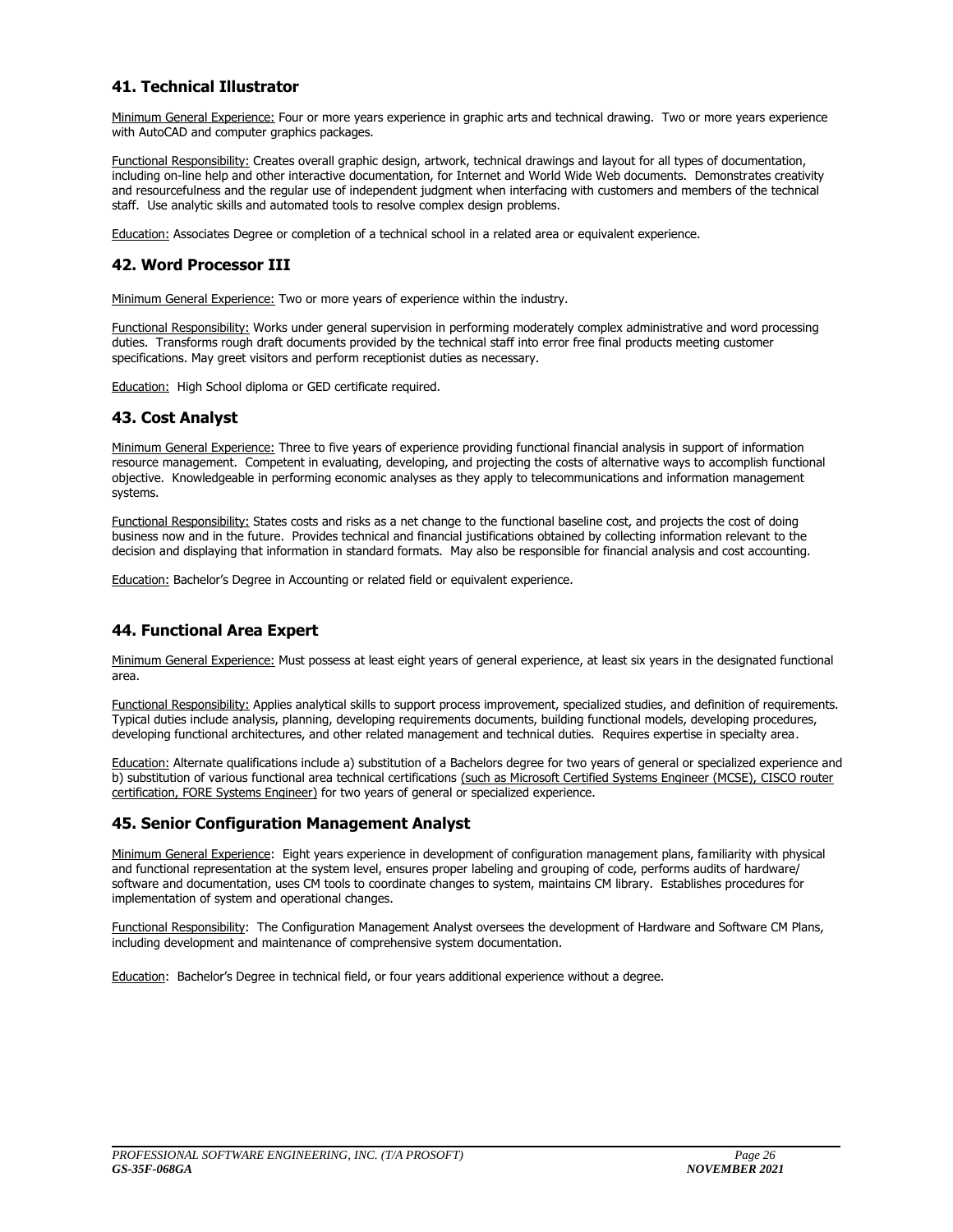### **46. Configuration Management Analyst**

Minimum General Experience: Five years experience in development of configuration management plans, familiarity with physical and functional representation at the system level, ensures proper labeling and grouping of code, performs audits of hardware/ software and documentation, uses CM tools to coordinate changes to system, maintains CM library. Establishes procedures for implementation of system and operational changes.

Functional Responsibility: The Configuration Management Analyst applies technical knowledge in the development of Hardware and Software CM Plans, including development and maintenance of comprehensive system documentation.

Education: Bachelor's Degree in technical field, or four years additional experience without a degree.

### **47. Engineering Analyst**

Minimum General Experience: At least three years technical experience in design, project coordinating and field services within the engineering field (e.g., Marine, Mechanical, Electrical, Electronic, etc.); system planning, performance management, capacity planning, testing and validation, benchmarking, information engineering. Demonstrates the ability to define and execute systems engineering and analysis activities within a project.

Functional Responsibility: The Engineering Analyst guides users in establishing requirements, advises alternative approaches, conducts feasibility studies and analyses.

Education: Bachelor's Degree in Engineering field, or associate's degree in related field and two years technical experience, or five years engineering experience without a degree.

### **48. Senior Capacity Planner**

Minimum General Experience: Eight years experience in IT-wide capacity planning. Develops models for forecasting system utilization, documents measurements of systems capacity, reviews current operating environment to determine best utilization practices, models various solutions to fulfill capacity requirements, recommends systems reconfigurations when appropriate, evaluates impact of planned business growth and reductions on the environment, evaluates the impact of process and applications changes on the environment, develops trend analysis reports, develops and monitors planning assumptions and forecasts.

Functional Responsibility: The Senior Capacity Planner measures resource consumption against planned utilization, monitors variances, and recommends solutions to the system.

Education: Bachelor's Degree in technical field, or four years additional experience without a degree.

### **49. Logistics Specialist**

Minimum General Experience: Four years logistical experience in material and Integrated Logistics Support (ILS) programs. Knowledgeable in the identification of material and ILS requirements, Bid Specifications, application of logistics and procurement systems, and procedures for requisitioning and purchasing program materials and equipment and long lead materials.

Functional Responsibility: The Logistician identifies ILS requirements and coordinates material procurement. Prepares Bid Specifications and reviews specifications for material and equipment.

Education: High School diploma, or GED certificate required.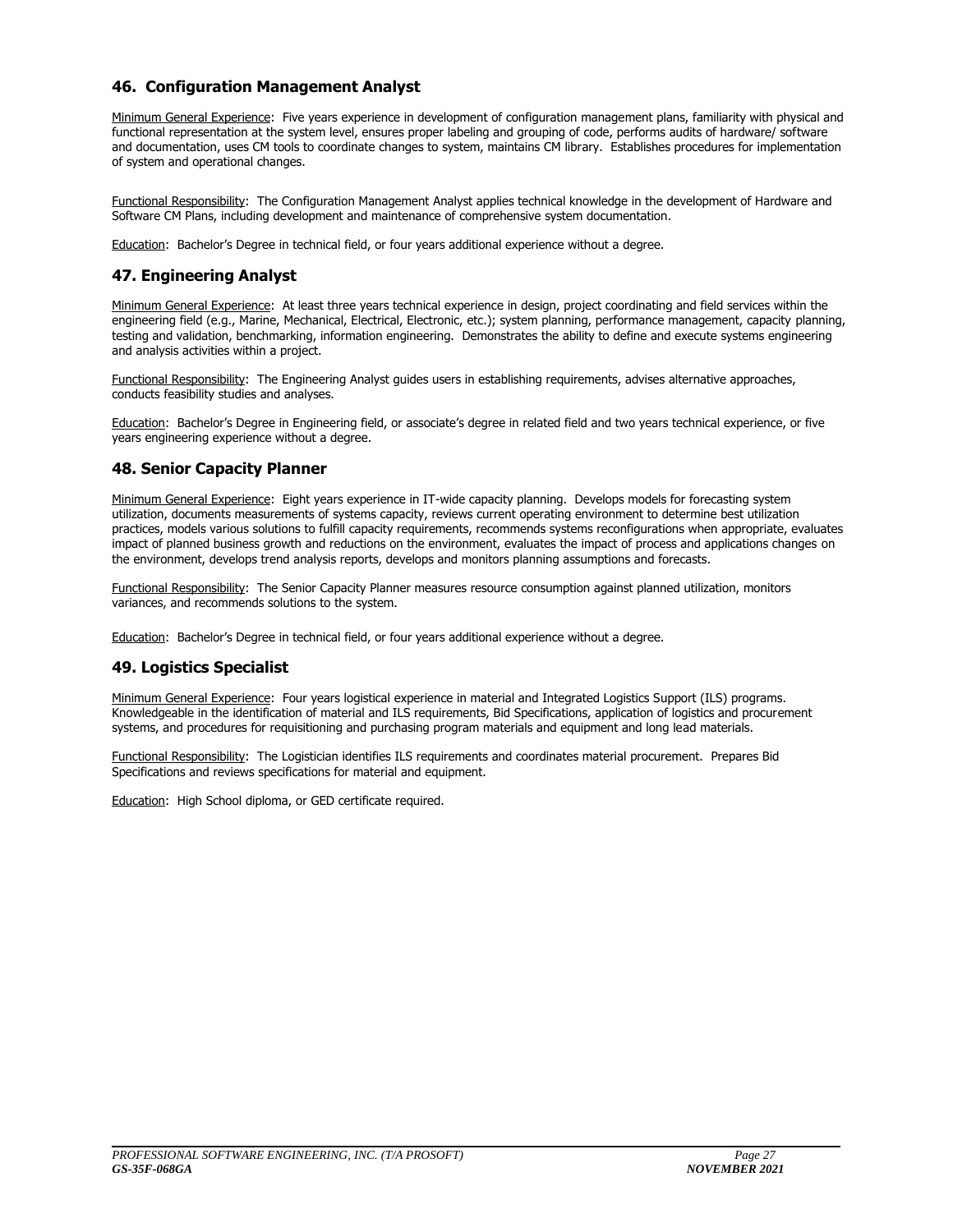### **GSA Contract Number - GS-35F-068GA Special Item No. 54151S IT Services**

### **PROSOFT Services Price List**

|                                            | <b>Effective November 2017</b>     |
|--------------------------------------------|------------------------------------|
| <b>Management</b>                          | <b>Forward</b><br><b>GSA Price</b> |
| 1. Senior Manager                          | \$120.44                           |
| 2. Program Manager                         | \$91.00                            |
| 3. Project Manager                         | \$81.51                            |
| <b>Information Systems</b>                 |                                    |
|                                            | \$109.11                           |
| 4. Principal Systems Engineer              |                                    |
| 5. Senior Systems Engineer                 | \$102.06                           |
| 6. Senior Systems Analyst                  | \$92.20                            |
| 7. Systems Analyst                         | \$81.51                            |
| 8. Senior Programmer                       | \$70.20                            |
| 9. Programmer                              | \$64.77                            |
| 10. Junior Programmer                      | \$50.35                            |
| 11. Computer Training Specialist           | \$63.86                            |
| 12. Senior Database Administrator          | \$89.28                            |
| <b>Training &amp; Training Development</b> |                                    |
| 13. Instructional Technologist             | \$81.92                            |
| 14. Senior Training Analyst                | \$89.39                            |
| 15. Training Analyst                       | \$62.06                            |
| 16. Documentation Specialist               | \$50.98                            |
| 17. Senior Military Analyst                | \$99.92                            |
| 18. Military Analyst                       | \$87.07                            |
| <b>Networks &amp; Telecommunications</b>   |                                    |
| 19. Principal Enterprise Engineer          | \$152.06                           |
| 20. Senior Enterprise Engineer             | \$101.57                           |
| 21. Senior Telecommunications Engineer     | \$100.95                           |
| 22. Telephone Engineer                     | \$84.78                            |
| 23. Tele-Video                             | \$87.75                            |
| 24. Installation Supervisor                | \$83.36                            |
| 25. Senior Telecommunications Technician   | \$72.59                            |
| 26. Telecommunications Technician          | \$62.74                            |
| 27. Communications System Analyst          | \$67.46                            |
| 28. Communications Specialist              | \$56.76                            |
| 29. Senior Network Integration Engineer    | \$86.18                            |
| 30. Network Engineer                       | \$63.48                            |
| 31. Network Administrator/Analyst          | \$55.22                            |
| 32. Electronics Technician V               | \$57.48                            |
| 33. Electronics Technician IV              | \$46.61                            |
| 34. Electronics Technician III             | \$41.82                            |
| 35. Senior Engineering Technician          | \$67.20                            |
| 36. Engineering Technician                 | \$58.97                            |
| <b>Support Functions</b>                   |                                    |
| 37. Senior Help Desk Analyst               | \$55.22                            |
| 38. Intermediate Help Desk Technician      | \$51.10                            |
| 39. Help Desk Technician                   | \$39.84                            |